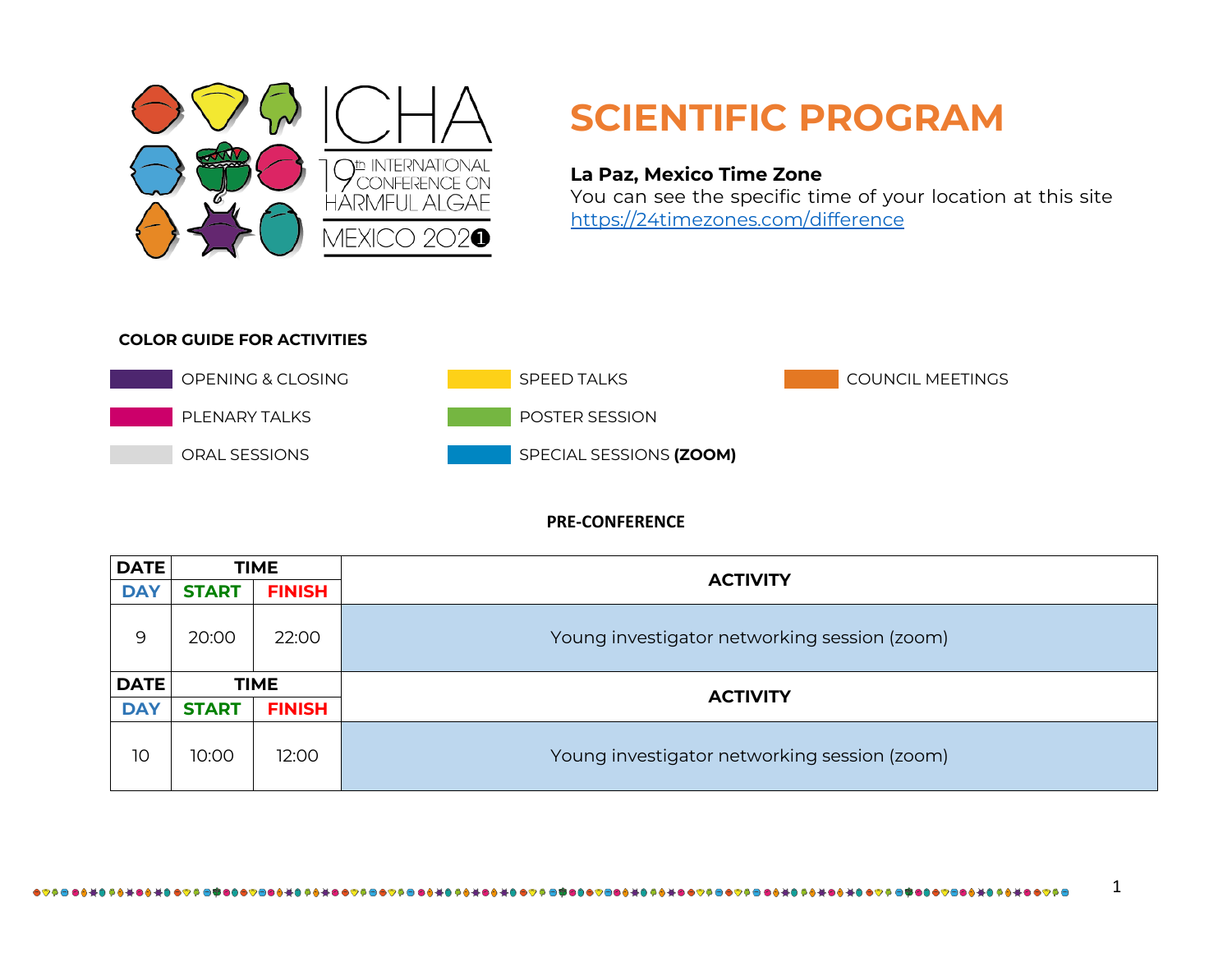|             | DAY <sub>1</sub> |               |                                                                                                                                                                                                                                     |                                                                                                                                                                                                                                 |                                                                                                                                                    |  |  |  |  |
|-------------|------------------|---------------|-------------------------------------------------------------------------------------------------------------------------------------------------------------------------------------------------------------------------------------|---------------------------------------------------------------------------------------------------------------------------------------------------------------------------------------------------------------------------------|----------------------------------------------------------------------------------------------------------------------------------------------------|--|--|--|--|
| <b>DATE</b> |                  | <b>TIME</b>   |                                                                                                                                                                                                                                     | <b>ACTIVITY</b>                                                                                                                                                                                                                 |                                                                                                                                                    |  |  |  |  |
| <b>DAY</b>  | <b>START</b>     | <b>FINISH</b> |                                                                                                                                                                                                                                     |                                                                                                                                                                                                                                 |                                                                                                                                                    |  |  |  |  |
| 11          | 08:00            | 08:25         |                                                                                                                                                                                                                                     | <b>Opening ceremony</b>                                                                                                                                                                                                         |                                                                                                                                                    |  |  |  |  |
| 11          | 08:30            | 09:00         | <b>Plenary talk 1. Beatriz Reguera</b><br><b>Spain</b><br><b>Yasumoto Lifetime Achievement Award 2018</b><br>Forty years living with Dinophysis: myths and realities<br><b>Chairs: Marta Estrada (Spain) and Vera Trainer (USA)</b> |                                                                                                                                                                                                                                 |                                                                                                                                                    |  |  |  |  |
|             |                  |               | <b>HA Ecology</b>                                                                                                                                                                                                                   | <b>Ciguatera and benthic HABs</b>                                                                                                                                                                                               | <b>Surveillance and managment</b>                                                                                                                  |  |  |  |  |
|             |                  |               | <b>Chair: José Aké Castillo (Mexico)</b><br>and Sandra Lage (Poland)                                                                                                                                                                | <b>Chairs: Mindy Richlen (United</b><br><b>States) and Luiz Mafra Jr (Brazil)</b>                                                                                                                                               | <b>Chairs: Natalie Arnich (France)</b><br>and Ignacio Leyva (Mexico)                                                                               |  |  |  |  |
|             |                  |               | <b>ROOM1</b>                                                                                                                                                                                                                        | <b>ROOM2</b>                                                                                                                                                                                                                    | <b>ROOM 3</b>                                                                                                                                      |  |  |  |  |
| 11          | 09:05            | 09:17         | Marc Long. France. E-O-1.<br>Alexandrium minutum use<br>chemical weapons against the<br>parasite Amoebophrya sp.<br>(Syndiniales)                                                                                                   | <b>Patricia Tester.</b> United States.<br>CB-O-1. Early Warning Systems<br>for Gambierdiscus, a Benthic<br><b>HAB</b>                                                                                                           | Marina DB Intan. Australia. SM-<br>O-2. History of Harmful Algal<br>Blooms (HABs) in Indonesia:<br>Factors involved in outbreaks in<br>Lampung Bay |  |  |  |  |
| 11          | 09:17            | 09:29         | Alan D. Fernández Valero. Spain.<br>E-O-2. Diversity of parasitic<br>Chytrids associated with<br>dinoflagellate blooms on the<br>Catalan coast                                                                                      | Greta Gaiani. Spain. CB-O-2.<br>Molecular-based assays, strip<br>tests and biosensors for the<br>detection of Gambierdiscus and<br>Fukuyoa genera and of the<br>ciguatoxin-producing species G.<br>qustrales and G. excentricus | Karla Evelyn Paz Cordón.<br>Guatemala. SM-O-3. Harmful<br>algal blooms along central<br>Guatemala's Pacific coast                                  |  |  |  |  |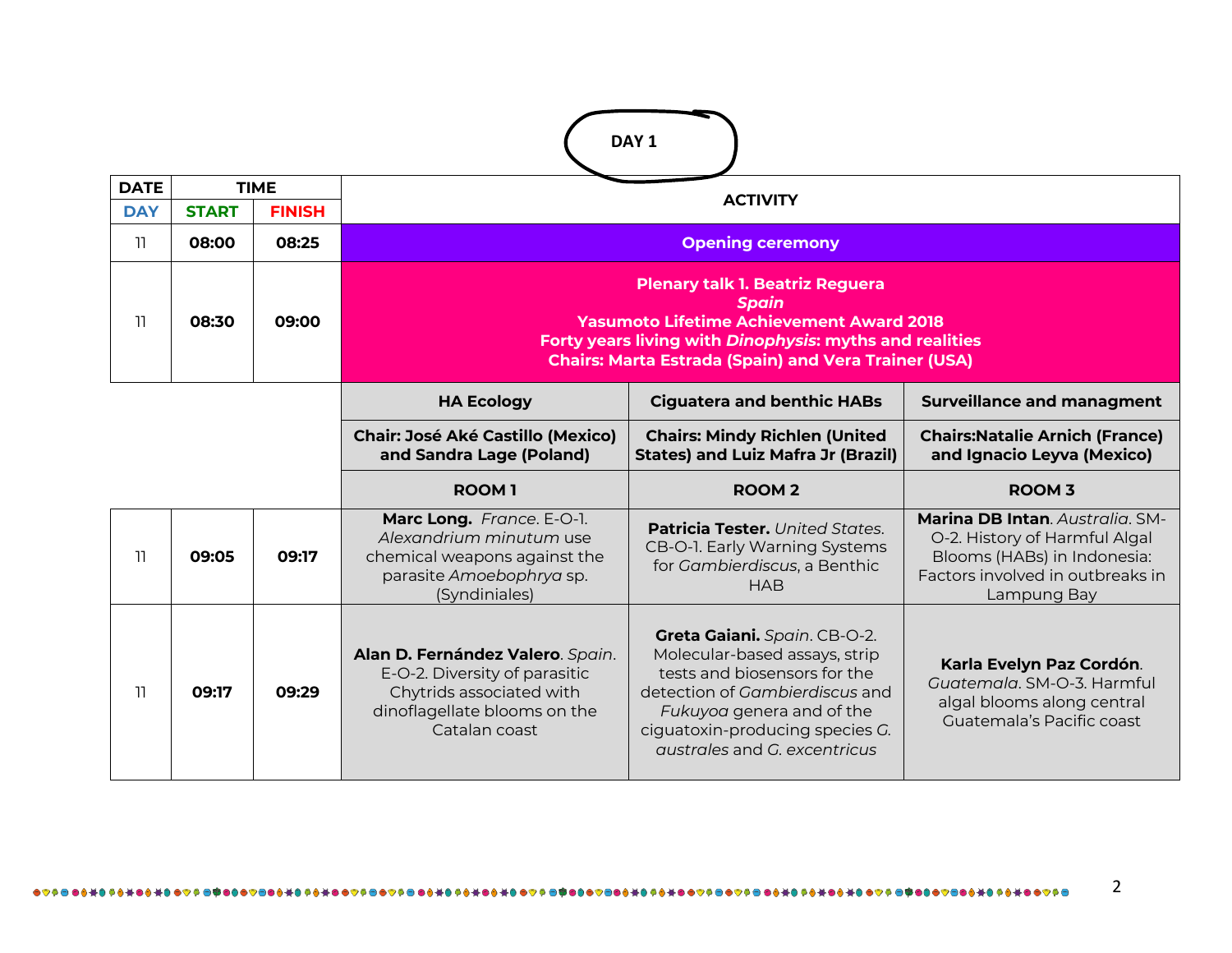| 11 | 09:29 | 09:41 | Esther Velasco Senovilla. Spain. E-<br>O-3. Changes in distributions of<br>phytoplankton functional groups<br>distribution, pigment composition<br>and the realized niche of<br>Dinophysis acuminata at the<br>onset of an upwelling event | Thomas Yon. France. CB-O-3.<br>Chemodiversity and<br>chemotaxonomy, the use of<br>metabolomics to explore<br>Gambierdiscus genus in the<br><b>Atlantic Ocean</b>    | Maria G. Antoniou. Cyprius. SM-<br>O-4. Mitigation of harmful<br>cyanobacterial with metallic<br>peroxide granules: pH effect on<br>hydrogen peroxide release<br>kinetics and toxicity study on<br>invertebrates |
|----|-------|-------|--------------------------------------------------------------------------------------------------------------------------------------------------------------------------------------------------------------------------------------------|---------------------------------------------------------------------------------------------------------------------------------------------------------------------|------------------------------------------------------------------------------------------------------------------------------------------------------------------------------------------------------------------|
| 11 | 09:41 | 09:53 | Javier Paredes Mella, Chile, E-O-4.<br>First culture of Dinophysis<br>acuminata from southern Chile:<br>Ecophysiology, toxin production<br>and phylogeny                                                                                   | Carlos E. Junqueira de Azevedo<br>T. Brazil. CB-O-4. Phylogeny-<br>related toxin profiles in<br>Ostreopsis cf. ovata strains from<br>different geographic locations | Magda Vila. Spain. SM-O-5.<br>Developing an Ostreopsis Early<br>Warning System: the joint<br>engagement of environmental<br>agencies, beach users and<br>scientists                                              |
| 11 | 09:53 | 10:05 | Megan Ladds. United States. E-O-<br>5. Use of the imaging flowcytobot<br>to assess differential grazing by<br>zooplanktonm during Dinophysis<br>acuminata blooms on Long Island,<br>New York                                               | Elisa Berdalet. Spain. CB-O-5.<br>Environmental, human health<br>and socioeconomic impacts of<br>Ostreopsis spp. blooms in the NW<br>Mediterranean                  | Claudia Wiegand. France. SM-O-<br>6. Payment for Ecosystem<br>Services - an efficient approach<br>to reduce eutrophication?                                                                                      |
| 11 | 10:05 | 10:20 | <b>Questions and answers</b>                                                                                                                                                                                                               | <b>Questions and answers</b>                                                                                                                                        | <b>Questions and answers</b>                                                                                                                                                                                     |
| 11 | 10:20 | 10:25 |                                                                                                                                                                                                                                            | 5 minute break                                                                                                                                                      |                                                                                                                                                                                                                  |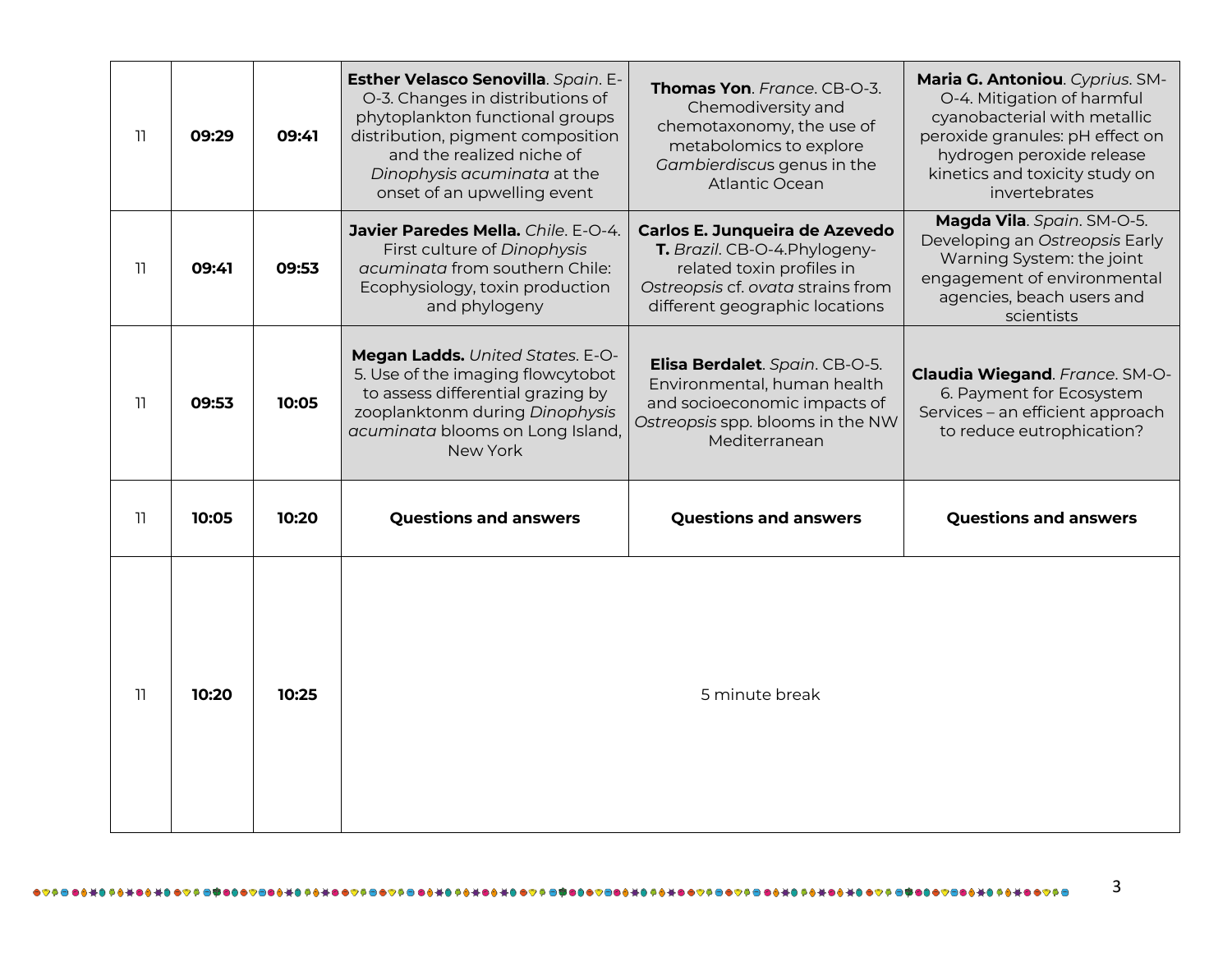|     |       |       | <b>HA Ecology</b>                                                                                                                                                                          | <b>HAB prediction</b>                                                                                                                                                                       | <b>Surveillance and managment</b>                                                                                                                                                                  |
|-----|-------|-------|--------------------------------------------------------------------------------------------------------------------------------------------------------------------------------------------|---------------------------------------------------------------------------------------------------------------------------------------------------------------------------------------------|----------------------------------------------------------------------------------------------------------------------------------------------------------------------------------------------------|
|     |       |       | <b>Chairs: Elin Lindehoff (Sweden)</b><br>and Emilie Houliez (France)                                                                                                                      | <b>Chairs: Pierre Gernez (France)</b><br>and David Rivas (Mexico)                                                                                                                           | <b>Chairs: Kathryne Coyne (United</b><br><b>States) and Maribel Vargas</b><br>(Costa Rica)                                                                                                         |
|     |       |       | <b>ROOM1</b>                                                                                                                                                                               | <b>ROOM2</b>                                                                                                                                                                                | <b>ROOM 3</b>                                                                                                                                                                                      |
| -11 | 10:25 | 10:37 | Deepak Nanjappa. United States.<br>E-O-7. Resolving the physiological<br>dynamics and drivers of brown<br>tides (Aureococcus<br>anophagefferens) using<br>metatranscriptomics              | <b>Allison Moreno.</b> United States.<br>HP-O-2. Predicting Pseudo-<br>nitzschia Harmful Algal Blooms<br>along the California Coast in a<br>Changing World                                  | <b>Christine Edwards. United</b><br>Kingdom. SM-O-7. Mitigation of<br>harmful algal blooms and their<br>toxins                                                                                     |
| -11 | 10:37 | 10:49 | Jennifer DeBose. United States. E-<br>O-8. DMSP release during<br>dinoflagellate blooms in the<br>northern Gulf of Mexico:<br>Implications of a chemo-attractant                           | <b>Normawaty Mohammad-Noor.</b><br>Malaysia. HP-O-3. 'MyRedTides' a<br>fast and easy web application for<br>sharing Harmful Algal Bloom<br>information in Sabah coastal<br>waters, Malaysia | <b>PV Ashvin Iresh Fernando.</b><br>United States, SM-O-8.<br>Optimization of alginate-based<br>carrier matrices for algicide<br>delivery                                                          |
| וו  | 10:49 | 11:01 | Sophia (So Hyun) Ahn. United<br>States. E-O-10. Dynamic photo-<br>physiological responses of<br>dinoflagellate Karenia to short-<br>term changes in temperature and<br>nitrogen substrates | Angéline Lefrán. France. HP-O-5.<br>Investigating environmental<br>proxies to predict Dinophysis spp.<br>blooms along the coasts of the<br>English-French Channel                           | Javier Moreno-Andrés. Spain.<br>SM-O-9. Evaluation of the<br>effectiveness and feasibility of<br>different oxidants for the<br>inactivation of harmful<br>phytoplankton and associated<br>bacteria |
| -11 | 11:01 | 11:13 | Patricia Glibert. United States. E-<br>O-10. Photosynthesis of Karenia<br>brevis-and that of its competitors-<br>in a nearshore bloom                                                      | Anna Anschütz. United<br>Kingdom. HP-O-6. The temporal<br>dynamics of Dinophysis blooms is<br>linked to that of the providers of<br>its plastids                                            | Allan Santos. Brazil.SM-O-10.<br>Effect of hydrogen peroxide on<br>natural phytoplankton and<br>bacterioplankton in a drinking<br>water reservoir: Mesocosm-scale<br>study                         |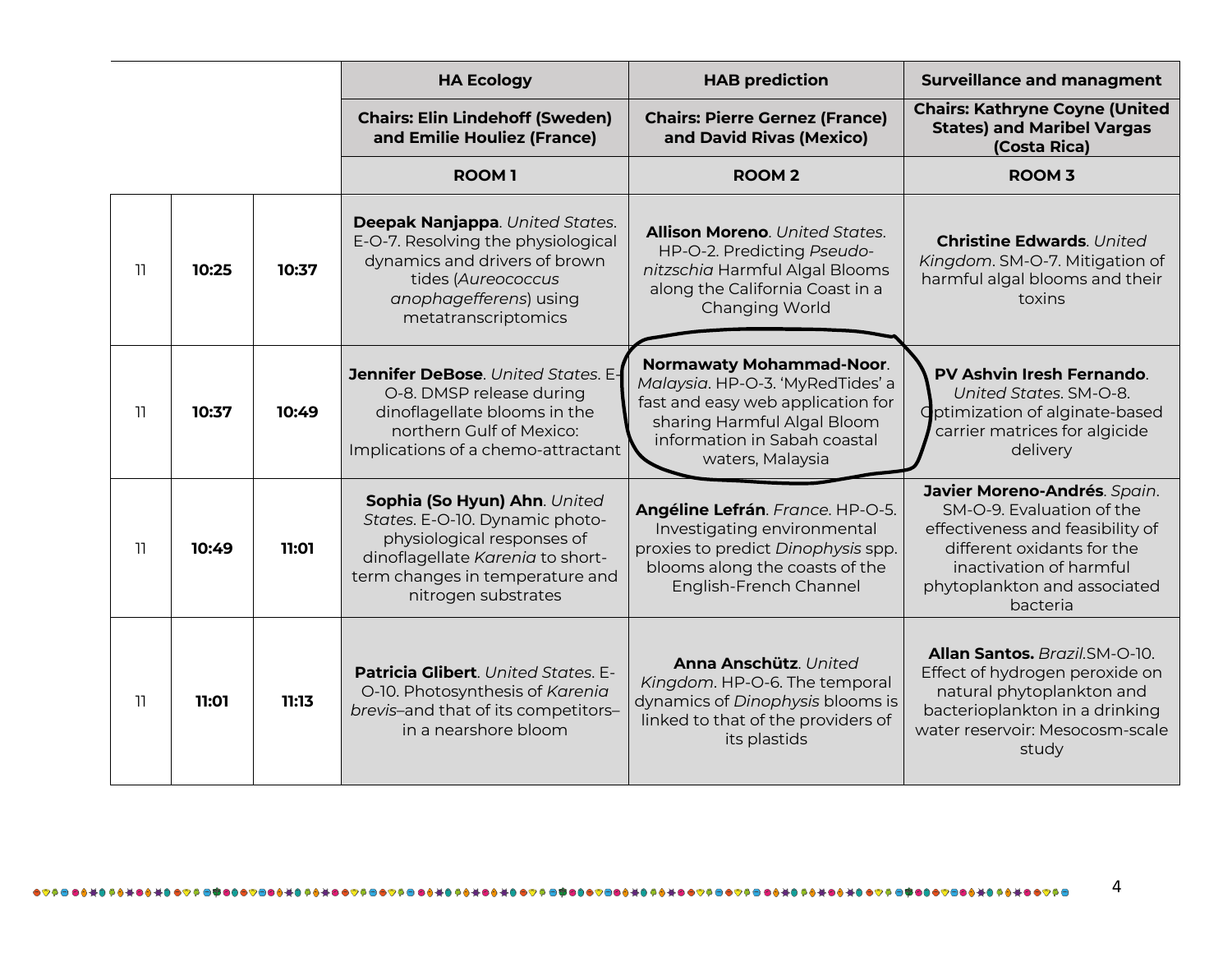| 11  | 11:13 | 11:25 | <b>Questions and answers</b>                                                                                                                                                     | <b>Questions and answers</b>                                                                                                                              | <b>Questions and answers</b>                                                                                                                                                                                            |  |  |
|-----|-------|-------|----------------------------------------------------------------------------------------------------------------------------------------------------------------------------------|-----------------------------------------------------------------------------------------------------------------------------------------------------------|-------------------------------------------------------------------------------------------------------------------------------------------------------------------------------------------------------------------------|--|--|
|     | 11:25 | 12:25 |                                                                                                                                                                                  | Poster session: HA Ecology, HAB prediction, Surveillance and managment                                                                                    |                                                                                                                                                                                                                         |  |  |
| 11  |       |       |                                                                                                                                                                                  | <b>Meeting with the Poster authors</b>                                                                                                                    |                                                                                                                                                                                                                         |  |  |
| 11  | 14:00 | 16:00 |                                                                                                                                                                                  | <b>ISSHA General assembly. Zoom</b>                                                                                                                       |                                                                                                                                                                                                                         |  |  |
|     |       |       |                                                                                                                                                                                  | <b>Speed talks</b>                                                                                                                                        |                                                                                                                                                                                                                         |  |  |
|     |       |       | <b>ROOM1</b>                                                                                                                                                                     | <b>ROOM2</b>                                                                                                                                              | <b>ROOM 3</b>                                                                                                                                                                                                           |  |  |
|     |       |       | <b>Chair: Mary Carmen Ruiz (Mexico)</b>                                                                                                                                          | <b>Chair: Christine Band (Mexico)</b>                                                                                                                     | <b>Chair: Lorena Duran (Mexico)</b>                                                                                                                                                                                     |  |  |
| -11 | 18:30 | 18:35 | <b>Diner Bernal Pezoa. Chile. ACT-ST-</b><br>1. Seasonal variability of lipophilic<br>toxin events at a "hotspot" in the<br>Chilean fjords                                       | Léa Prigent. France. G-ST-2.<br>Inferring phytoplankton<br>community composition during<br>Pseudo-nitzschia blooms using a<br>metatranscriptomic approach | <b>Rebecca Rogers. United States.</b><br>CW-ST-3. Understanding the<br>contribution of sediment nutrient<br>fluxes to the proliferation of HABs<br>formed by multiple genera of<br>dinoflagellate                       |  |  |
| 11  | 18:35 | 18:40 | Marina Grossi . Czech Republic.<br>ACT-ST-2. Degradation and<br>detoxification of<br>cylindrospermopsin: 3D HepG2<br>cells as perspective model for<br>hepatotoxicity evaluation | Bryan John Subong. Japan. G-<br>ST-3. Interrogating molecular<br>differences between two<br>Alexandrium species through<br>quantitative proteomics        | Malwenn Lassudrie, France, I-ST-<br>1. Ichthyotoxic microalgae from<br>the French coast: investigating<br>links between biological toxicity,<br>chemodiversity and genetic<br>diversity within the genus<br>Karlodinium |  |  |
| 11  | 18:40 | 18:45 | <b>Camila Werlang Chariane. Brazil.</b><br><b>ACT-ST-3. Marine toxic species</b><br>from the S and SE Brazil: field<br>studies of phytoplankton<br>composition and phycotoxins   | Pilar Rial Rodríguez. Spain. B-ST-<br>1. Tolerance to temperature and<br>salinity stress of three Dinophysis<br>species in culture                        | <b>Briand Enora</b> , France, M-ST-1, A<br>multi-omic approach for a better<br>understanding of the interactions<br>between Alexandrium minutum<br>and its microbiome                                                   |  |  |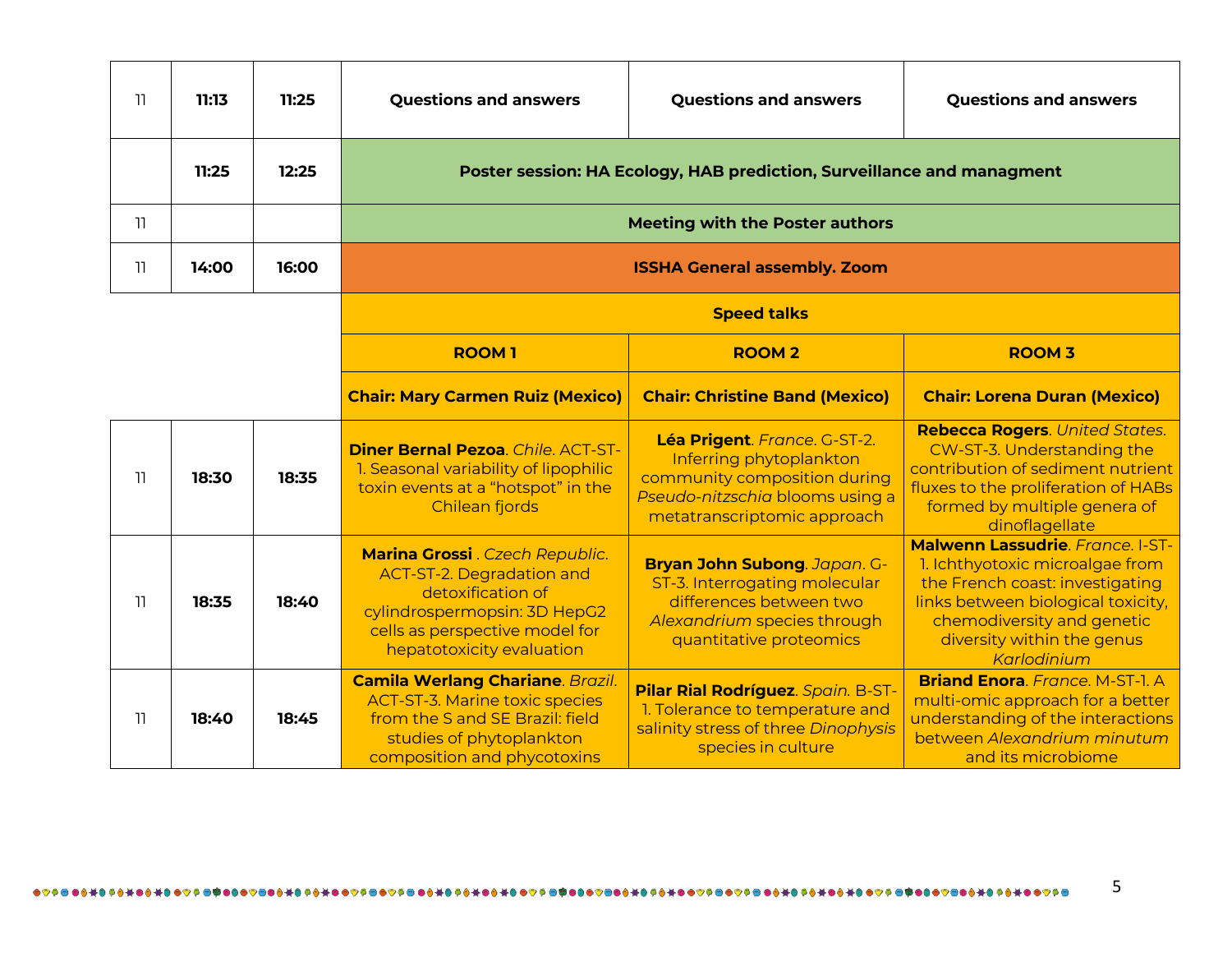| 11 | 18:45 | 18:50 | <b>Elliot Murphy.</b> Ireland. ACT-ST-4.<br>First evidence of biotransformation<br>of AZA-38 and -39 in mussels<br>(Mytilus edulis) fed with<br>Amphidoma languida<br>(Amphidomataceae) | Lucas Morais. Australia. B-ST-2.<br>The influence of Dissolved<br>Organic Matter on growth rate of<br>the Cyanobacteria<br>(Chrysosporum ovalisporum)                                                                                                    | Penelope Ajani. Australia. NT-ST-<br>1. Using gPCR and high-<br>resolution sensor data to model a<br>multi-species Pseudo-nitzschia<br>(Bacillariophyceae) bloom in<br>southeastern Australia |
|----|-------|-------|-----------------------------------------------------------------------------------------------------------------------------------------------------------------------------------------|----------------------------------------------------------------------------------------------------------------------------------------------------------------------------------------------------------------------------------------------------------|-----------------------------------------------------------------------------------------------------------------------------------------------------------------------------------------------|
| 11 | 18:50 | 18:55 | Taichi Ataka. Japan. CB-ST-1.<br>Effect of adding macroalgal<br>extracts on the growth of<br>Gambierdiscus scabrosus and G.<br>silvae isolated from Japan                               | <b>Gema V. Villa Arce</b> . Mexico. B-ST-<br>3. Growth curves and<br>identification of dinoflagellate<br>strains of the genus<br>Prorocentrum (Dinophyceae)<br>from Bahía de La Paz, B.C.S.,<br>Mexico                                                   | <b>Solene Giraudeau-Potel</b> . United<br>Kingdom. NT-ST-2. First Imaging<br>FlowCytoBot observations of the<br>phytoplankton community in<br><b>Scotland coastal waters</b>                  |
| 11 | 18:55 | 19:00 | <b>Zannatul Farhana</b> , Australia, CB-<br>ST-2 .Genetic markers responsible<br>for ciguatoxin production in<br><b>Gambierdiscus polynesiensis</b>                                     | <b>Savannah Mapes. United States.</b><br>B-ST-4. Life cycle study of the<br>toxic dinoflagellate Alexandrium<br>monilatum                                                                                                                                | <b>Xiaotian Han.</b> Ching. NT-ST-10.<br>Rapid and sensitive detection of<br>Karenia mikimotoi by loop-<br>mediated isothermal<br>amplification combined with a<br>lateral flow dipstick      |
| 11 | 19:00 | 19:05 | <b>Bora Lee.</b> Republic of Korea. CB-<br>ST-3. Morphology, distribution and<br>genetic diversity of the benthic<br>dinoflagellate genus Ostreopsis in<br>Korea                        | Nora Straquadine. United States.<br>E-ST-1. Ability of Asian clams<br>(Corbicula fluminea) to feed on<br>and differentiate between toxic<br>bloom-forming cyanobacteria<br>and other algae                                                               | <b>Simone Suhnel</b> . Brazil. SM-ST-1.<br>Comparative accumulation and<br>elimination of diarrhetic shellfish<br>toxins by commercial bivalve<br>species from Brazil                         |
| 11 | 19:05 | 19:10 | Silvia Nascimento, Brazil, CB-ST-4.<br><b>Cambierdiscus species from Brazil:</b><br>abundance, morphology and<br>molecular phylogeny                                                    | <b>Ruth Ludwinka Mendez</b> , Mexico.<br>S-ST-2. Spatio-temporal variability<br>of harmful potential diatoms and<br>its relationship with distribution<br>of vitamin B12 (particulate and<br>dissolved) in the northwest<br><b>Mexican Pacific coast</b> | Stefano Accoroni. Italy. SM-ST-2.<br>Toxic marine microalgae and<br>associated phycotoxins in<br>shellfish-14 years of data from<br>the Italian coasts                                        |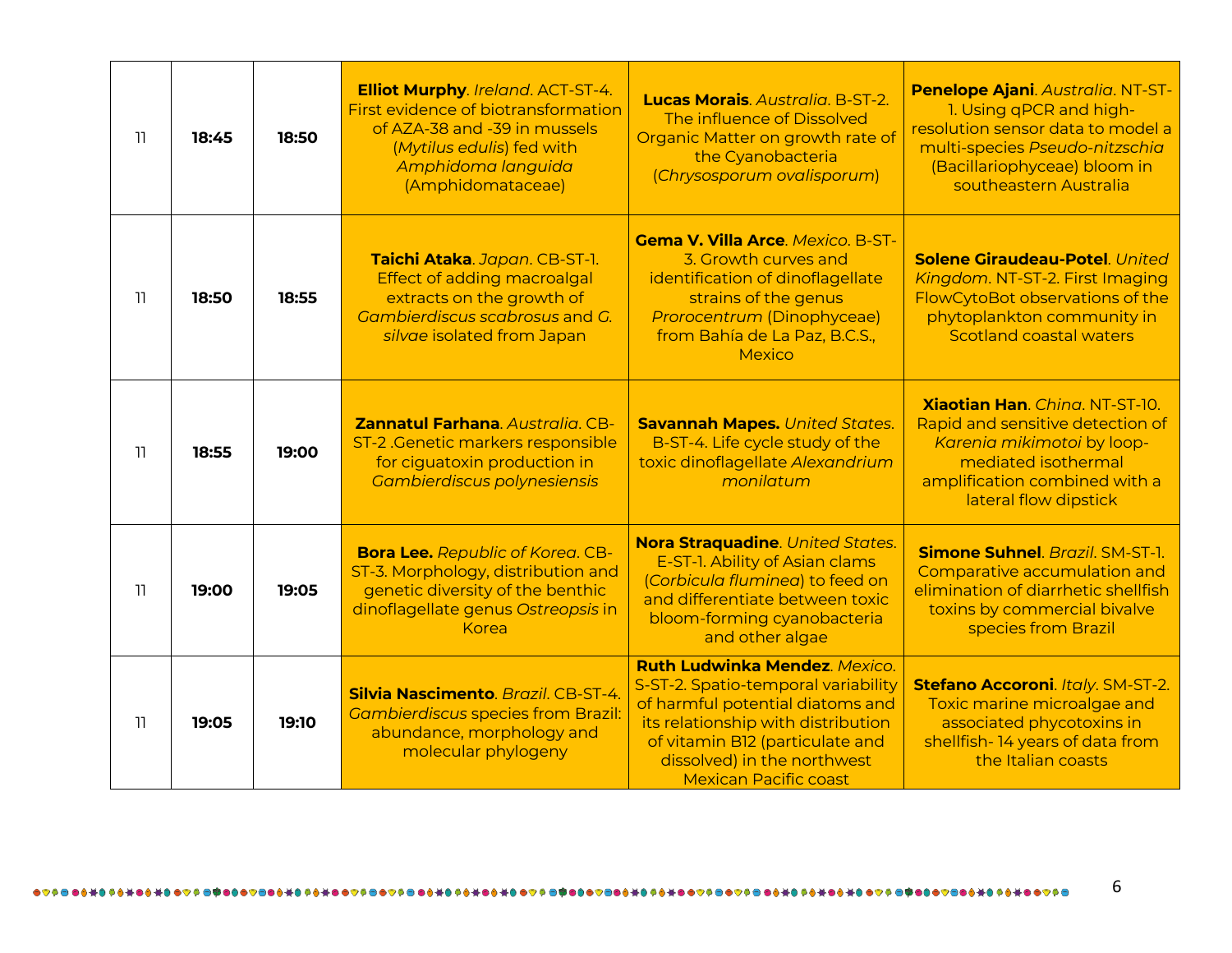| 11              | 19:10 | 19:15 | Jimaina Lako. Fiji. CB-ST-5.<br>Evaluating Fiji's CFP incidence and<br>factors relevant to its occurrence                                                                                    | <b>Peter Sylvers.</b> United States. E-<br>ST-3. Allelopathic inhibition of<br>toxic Pseudo-nitzschia spp. by<br>the kelp, Saccharina latissima,<br>and other seaweeds                                               | <b>Sarah Bickman</b> . United<br>States.SM-ST-3. Rapid, portable,<br>multiplexed detection of harmful<br>algal toxins in freshwater                                   |
|-----------------|-------|-------|----------------------------------------------------------------------------------------------------------------------------------------------------------------------------------------------|----------------------------------------------------------------------------------------------------------------------------------------------------------------------------------------------------------------------|-----------------------------------------------------------------------------------------------------------------------------------------------------------------------|
| -11             | 19:15 | 19:20 | Jacob Flanzenbaum. United<br>States. C-ST-1. Assessing the role of<br>nutrient loading in promoting<br>harmful cyanobacteria blooms in<br>New York city's central and<br>prospect park lakes | <b>Timothy Wynne.</b> United States.<br>HP-ST-1. Habitat suitability model<br>for Alexandrium catenella in the<br><b>Gulf of Alaska</b>                                                                              | Ignacio Rivas. Spain. SM-ST-4.<br>Dark post-treatment after UV<br>irradiation as a method for<br>increasing the efficacy of<br>cyanobacteria inactivation             |
| 11              | 19:20 | 19:25 | Jennyfer Pérez. Mexico. C-ST-2.<br>Toxigenic cyanobacterial bloom in<br>Pastoria Lagoon, Oaxaca, Mexico                                                                                      | Fatima Gianella. United<br>Kingdom. HP-ST-2. Temporal and<br>spatial variability of HABs<br>affecting Scottish shellfish<br>aquaculture in Scotland                                                                  | Alejandra Llanos-Rivera. Chile.<br>SM-ST-6. Zebramartox: Zebrafish-<br>based toxicological tool for the<br>screening of marine toxins for<br>assessing seafood safety |
| $\overline{11}$ | 19:25 | 19:30 | <b>Stephanie Keller.</b> United States. C-<br>ST-12. Tracking a novel<br>cyanobacterium bloom in the<br>Indian River Lagoon, Florida, U.S.A.,<br>during the Summer and Fall of<br>2020       | Marin-Pierre Gémin. France. CW-<br>ST-1. Combined effects of<br>temperature and light intensity<br>on growth, metabolome and<br>ovatoxin content of one<br>Ostreopsis cf. ovata strain from<br>the Mediterranean Sea | Federica Cavion. Italy. T-ST-1.<br>Effects of the marine toxin<br>palytoxin on the model organism<br>Artemia franciscana                                              |
| 11              | 19:30 | 19:35 | María de los Ángeles Horta<br>García. Mexico. FMB-ST-1. Presence<br>of dissolved domoic acid in the Bay<br>of Todos Santos, Baja California,<br>Mexico                                       | Halle Berger. United States. CW-<br>ST-2. Harmful Algal Blooms and<br>Ocean Acidification: defining a<br>research agenda                                                                                             | <b>Alison Turnbull</b> . Australia. T-ST-2.<br>Experimental studies on paralytic<br>shellfish toxins in Southern Rock<br>Lobster                                      |
| 11              | 19:35 | 19:40 | Yolanda Pazos. Spain. FMB-ST-2.<br>Alexandrium minutum and<br>Gymnodinium catenatum bloom<br>dynamic in the Galician Rias                                                                    |                                                                                                                                                                                                                      |                                                                                                                                                                       |
| 11              | 19:40 | 20:40 |                                                                                                                                                                                              | Poster session: HA Ecology, HAB prediction, Surveillance and managment                                                                                                                                               |                                                                                                                                                                       |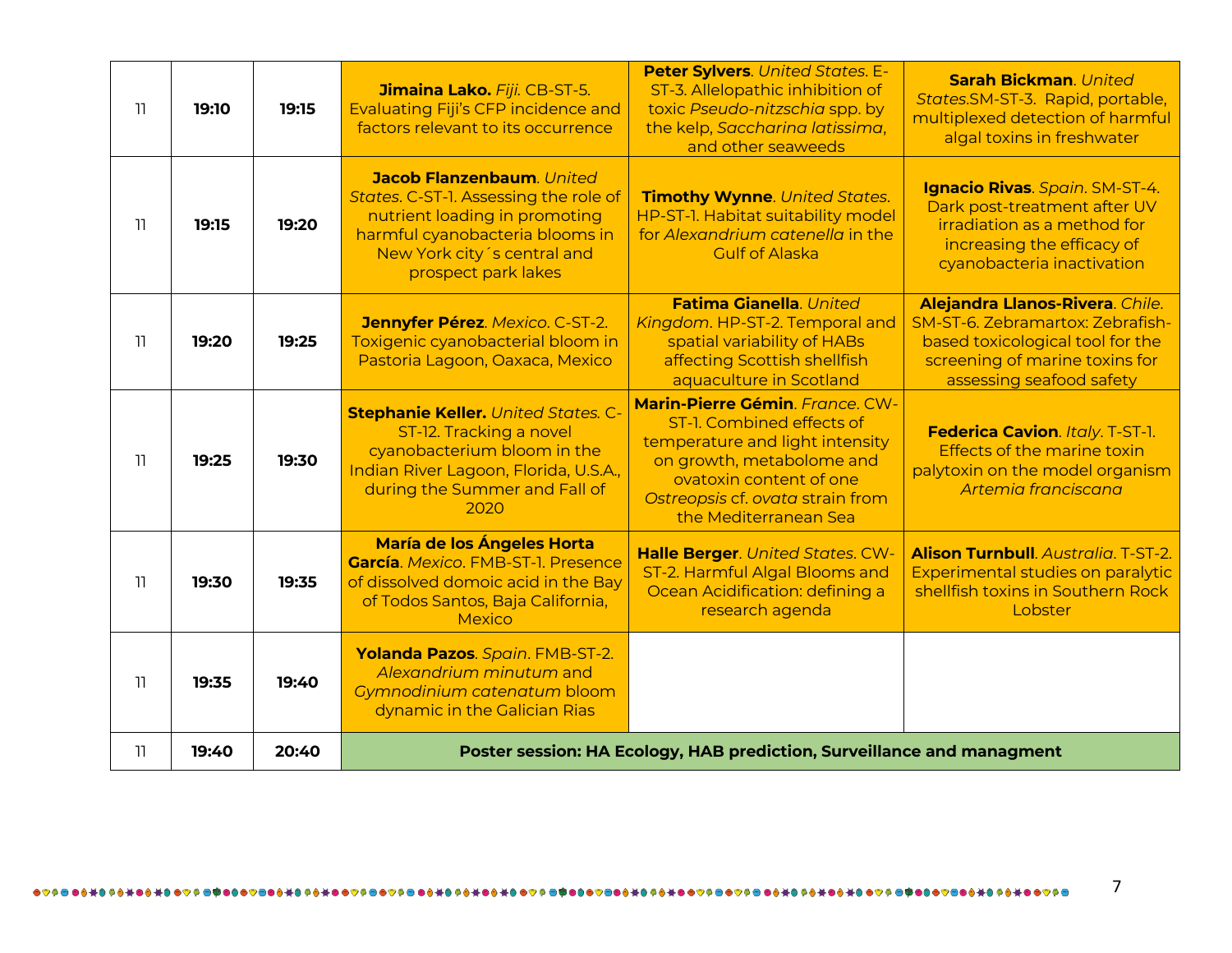**DAY 2**

| <b>DATE</b> | <b>TIME</b>                   |       |                                                                                                                                                                                                                                                       |                                                                                                                                                                                                                     |                                                                                                                                                                                   |  |  |
|-------------|-------------------------------|-------|-------------------------------------------------------------------------------------------------------------------------------------------------------------------------------------------------------------------------------------------------------|---------------------------------------------------------------------------------------------------------------------------------------------------------------------------------------------------------------------|-----------------------------------------------------------------------------------------------------------------------------------------------------------------------------------|--|--|
| <b>DAY</b>  | <b>FINISH</b><br><b>START</b> |       | <b>ACTIVITY</b>                                                                                                                                                                                                                                       |                                                                                                                                                                                                                     |                                                                                                                                                                                   |  |  |
| 12          | 08:30                         | 09:00 | <b>Plenary talk. Marie Yasmine Dechraoui</b><br>Ciguatera: evidence and current management options Chairs: Phillip Hess (France) and Pat                                                                                                              |                                                                                                                                                                                                                     |                                                                                                                                                                                   |  |  |
|             |                               |       | <b>HA Ecology</b>                                                                                                                                                                                                                                     | <b>Ciguatera and benthic HABs</b>                                                                                                                                                                                   | <b>Surveillance and Managment</b>                                                                                                                                                 |  |  |
|             |                               |       | <b>Session chairs: Patricia Glibert</b><br>(United States) and Teresa<br><b>Moita (Portugal)</b>                                                                                                                                                      | <b>Chair: Wayne Litaker (United</b><br><b>States), Pat Tester (United</b><br>States)                                                                                                                                | <b>Chairs: Andrew Turner (UK)</b><br>and Ian Jenkison (France)                                                                                                                    |  |  |
|             |                               |       | <b>ROOM1</b>                                                                                                                                                                                                                                          | <b>ROOM2</b>                                                                                                                                                                                                        | <b>ROOM 3</b>                                                                                                                                                                     |  |  |
| 12          | 09:05                         | 09:17 | Sandra Lage. Poland. E-O-11.<br>Competitive interactions as a<br>mechanism for chemical<br>diversity maintenance in<br>Nodularia spumigena                                                                                                            | Mindy Richlen. Unites States.<br>CB-O-6. Gambierdiscus species<br>community structure and<br>spatiotemporal dynamics in St.<br>Thomas (USVI) and the Florida<br>Keys (USA)                                          | Keith Davidson. United<br>Kingdom. SM-O-11. The<br>economic impact of harmful<br>algal blooms on the<br>productivity of Scottish<br>shellfish farms                               |  |  |
| 12          | 09:17                         | 09:29 | Leyberth Fernández Herrera.<br>Mexico. E-O-12. Cell death and<br>metabolic stress in<br>Gymnodinium catenatum<br>induced by allelopathy of<br>Chattonella marina var.<br>marina, Gymnodinium<br><i>impudicum</i> and<br>Margalefidinium polykrikoides | Aurelie Boisnoir. France. CB-O-<br>7. First insights on species<br>diversity, toxicity and toxin<br>profiles of dinoflagellates<br>genera Gambierdiscus and<br>Fukuyoa in the French West<br>Indies (Caribbean Sea) | Michelle Tomlinson. United<br>States. SM-O-12. High<br>resolution Sentinel-2 satellite<br>imagery to support<br>management agencies in<br>monitoring algal blooms<br>during COVID |  |  |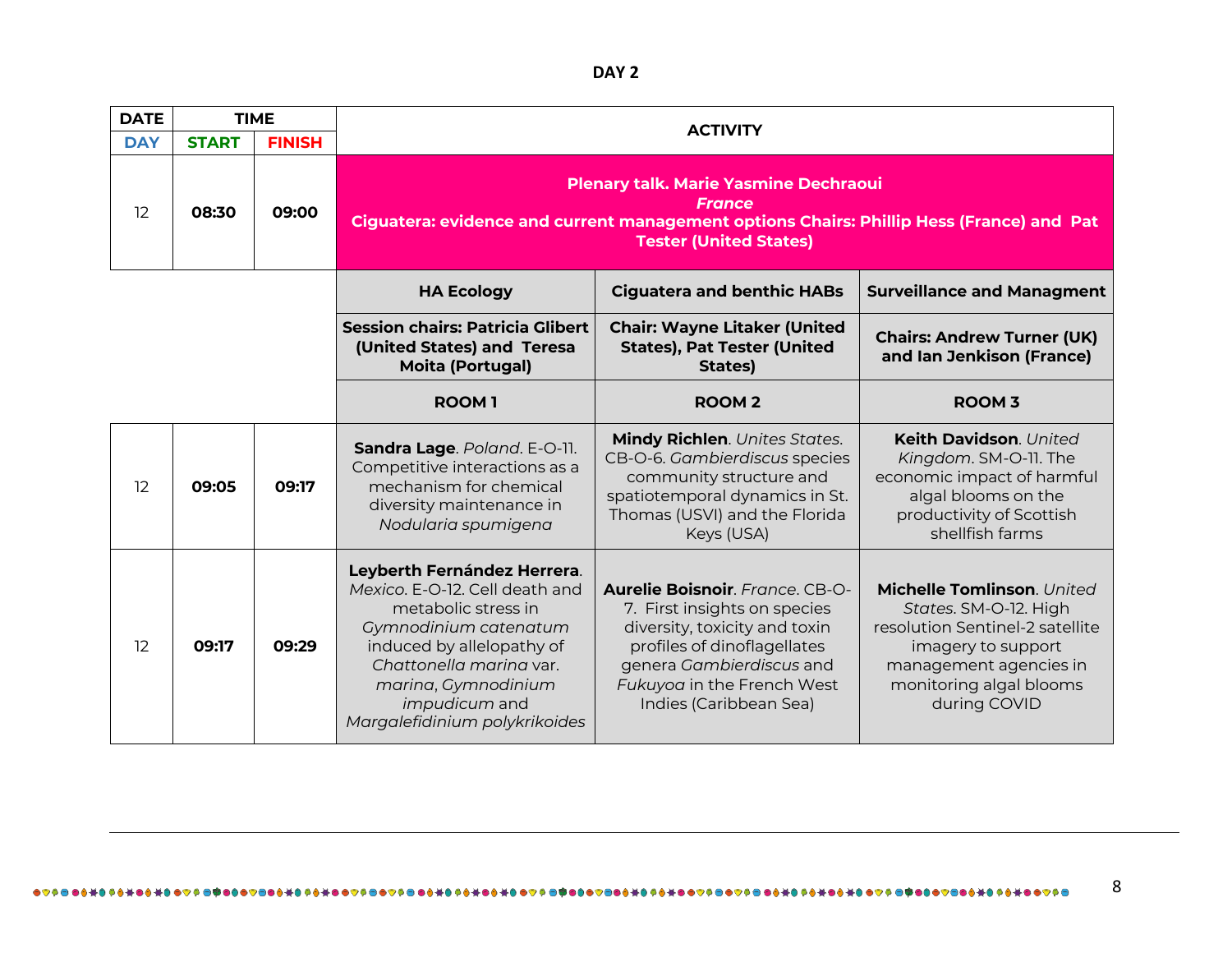| 12 | 09:29 | 09:41 | Asilah Al Has. Malaysia. E-O-13.<br>Allelopathic effects of<br>Margalefidinium polykrikoides<br>on Pyrodinium bahamense<br>under different nutrients<br>conditions                                   | Lia Godinho. Portugal. CB-O-8.<br>Gambierdiscus occurrence and<br>distribution in Madeira and<br>Selvagens Islands (NE Atlantic,<br>Madeira, Portugal)                  | Sirje Sildever. Estonia. SM-O-<br>13. Monitoring harmful algal<br>bloom species and their<br>appearance in the Tokyo Bay,<br>Japan, based on<br>metabarcoding and high-<br>throughput sequencing                                                                                               |
|----|-------|-------|------------------------------------------------------------------------------------------------------------------------------------------------------------------------------------------------------|-------------------------------------------------------------------------------------------------------------------------------------------------------------------------|------------------------------------------------------------------------------------------------------------------------------------------------------------------------------------------------------------------------------------------------------------------------------------------------|
| 12 | 09:41 | 09:53 | <b>Sierra Cagle.</b> United States. E-<br>O-14.A look at two studies that<br>investigate how allelopathy,<br>mixotrophy, and altered<br>nutrient regimes may influence<br><b>HAB bloom formation</b> | Christopher Loeffler. Germany.<br>CB-O-9. Ciguatera poisoning in<br>Germany: Outbreak trace-back<br>and ciguatoxin-like compounds<br>in Red Snapper (Lutjanus<br>bohar) | Sandra Sinno-Tellier, France.<br>SM-O-14. Shellfish poisoning<br>associated with neurological<br>disorders: cases registered by<br>the French Poison Control<br>Centres from January 2012 to<br>December 2019                                                                                  |
| 12 | 09:53 | 10:05 | Dedmer van de Waal.<br>Netherlands, E-O-15, Trait-<br>based approaches to<br>understand impacts of multiple<br>global change factors on<br>harmful algae                                             | <b>Questions and answers</b>                                                                                                                                            | <b>Andrew Turner. United</b><br>Kingdom. SM-O-15. ScillyHAB:<br>A multi-disciplinary survey of<br><b>Harmful Marine</b><br>Phytoplankton and Shellfish<br>Toxins in the Isles of Scilly,<br>utilizing Citizen Science in a<br>remote offshore UK territory<br>during the COVID-19<br>pandemia. |
| 12 | 10:05 | 10:20 | <b>Questions and answers</b>                                                                                                                                                                         |                                                                                                                                                                         | <b>Questions and answers</b>                                                                                                                                                                                                                                                                   |
| 12 | 10:20 | 10:25 |                                                                                                                                                                                                      | 5 minute break                                                                                                                                                          |                                                                                                                                                                                                                                                                                                |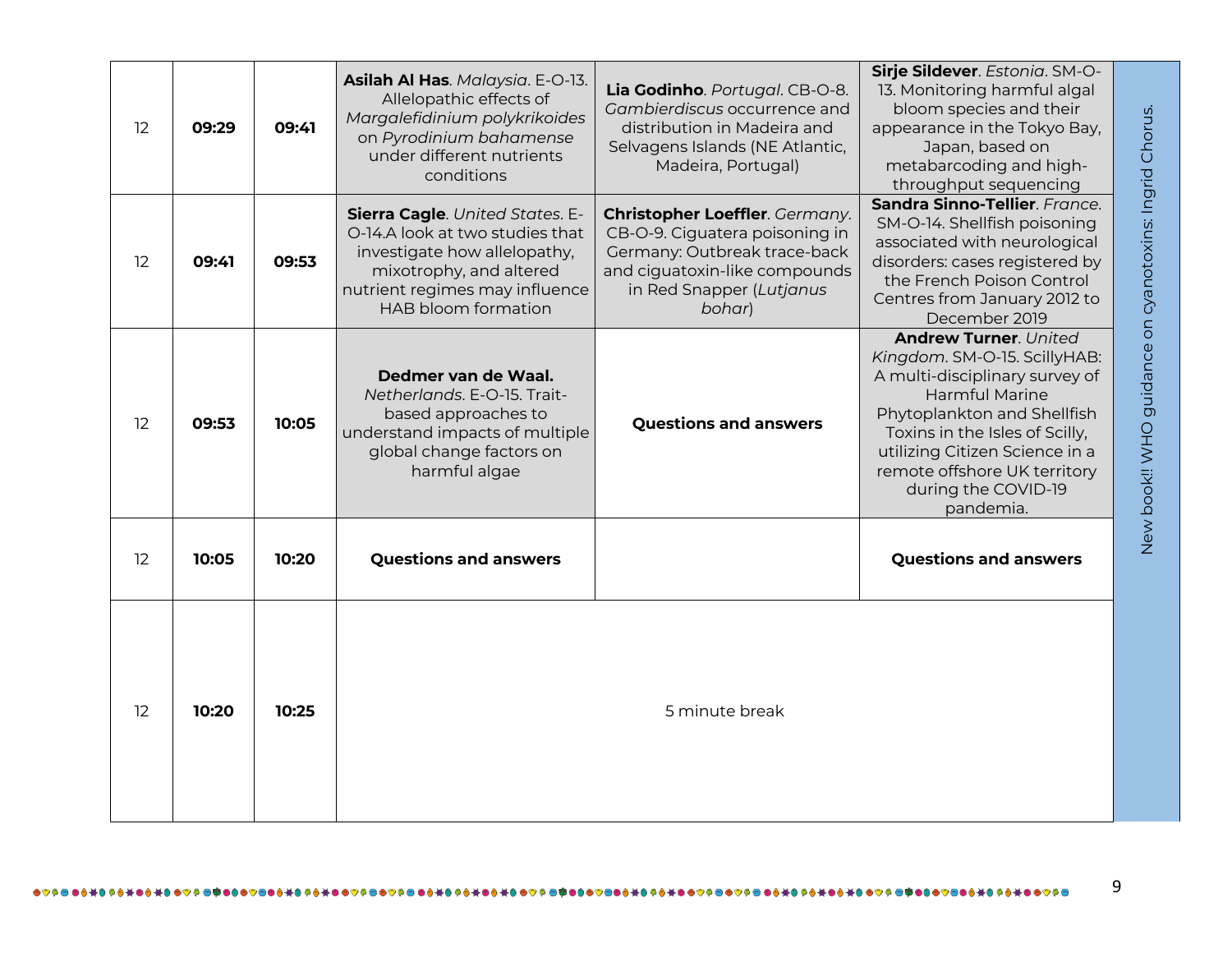|    |       |       | <b>HA Ecology</b>                                                                                                                                                                                                                                                                 | <b>Ciguatera and benthic HABs</b>                                                                                                                                                   | <b>Surveillance and Managment</b>                                                                                                                                                          |
|----|-------|-------|-----------------------------------------------------------------------------------------------------------------------------------------------------------------------------------------------------------------------------------------------------------------------------------|-------------------------------------------------------------------------------------------------------------------------------------------------------------------------------------|--------------------------------------------------------------------------------------------------------------------------------------------------------------------------------------------|
|    |       |       | <b>Chairs: Carlos Rodríguez</b><br>(Mexico) and Marc Long<br>(France)                                                                                                                                                                                                             | <b>Chair: Aramis Olivos (Mexico)</b>                                                                                                                                                | <b>Chairs: Keith Davidson (UK)</b><br>and Jonathan Deeds (United<br>States)                                                                                                                |
|    |       |       | <b>ROOM1</b>                                                                                                                                                                                                                                                                      | <b>ROOM2</b>                                                                                                                                                                        | <b>ROOM 3</b>                                                                                                                                                                              |
| 12 | 10:25 | 10:37 | Emilie Houliez. France. E-O-16.<br>Conditions promoting Pseudo-<br>nitzschia spp. blooms in the<br>eastern English Channel and<br>southern North Sea: lessons<br>from the realized ecological<br>niches                                                                           | Sam Murray. New Zealand. CB-<br>O-11. Sulphated cyclic polyethers<br>produced by toxic<br>Gambierdiscus species                                                                     | Sarah Swan. United Kingdom.<br>SM-O-16. Pseudo-nitzschia<br>blooms associated with<br>amnesic shellfish toxins in<br>Scottish coastal waters: a case<br>study from the Shetland<br>Islands |
| 12 | 10:37 | 10:49 | Anna Junker Olesen.<br>Denmarck. E-O-17. Copepods<br>and Pseudo-nitzschia, the<br>mystery of domoic acid<br>unraveled                                                                                                                                                             | Luiz Mafra Jr. Brazil. CB-O-12.<br>Variations in toxin content and<br>metabolomic profile of two<br>genetically similar populations<br>of Gambierdiscus excentricus<br>from Brazil  | Margot Deléglise. France. SM-<br>O-17. Scallop contamination by<br>domoic acid: is surface water<br>monitoring for Pseudo-<br>nitzschig sufficient?                                        |
| 12 | 10:49 | 11:01 | Kathryn Coyne. United States.<br>E-O-18. Effects of nitrate and<br>ammonium on uptake and<br>assimilation of nitric oxide by<br>Heterosigma akashiwo                                                                                                                              | Giorgio Honsell. Italy. CB-O-13.<br>Cell immunolocalization of<br>ciguatoxins in the benthic<br>dinoflagellate Gambierdiscus<br>australes                                           | Timotej Turk Dermastia.<br>Slovenia. SM-O-18. Microplate<br>genoassay for the detection of<br>Pseudo-nitzschia in<br>environmental samples                                                 |
| 12 | 11:01 | 11:13 | Mary Carmen Ruiz-de la Torre.<br>Mexico. E-O-19. Microbial<br>community metabolic balance<br>during a harmful algal bloom of<br>Lingulodinium polyedra and<br>Noctiluca scintillans bloom,<br>implications on the<br>mixotrophic state of the<br>southern coast of the California | Maria Rambla-Alegre. Spain.<br>CB-O-14. Matrix effect<br>evaluation on the detection of<br>CTXs by Neuro-2a assay in shark<br>samples and two other fish<br>species from La Reunión | Margarita Fernández-Tejedor.<br>Spain. SM-O-19. An outbreak of<br>paralytic shellfish poisoning<br>(PSP) in Southern Oman<br>linked to a bloom of<br>Gymnodinium cf. catenatum             |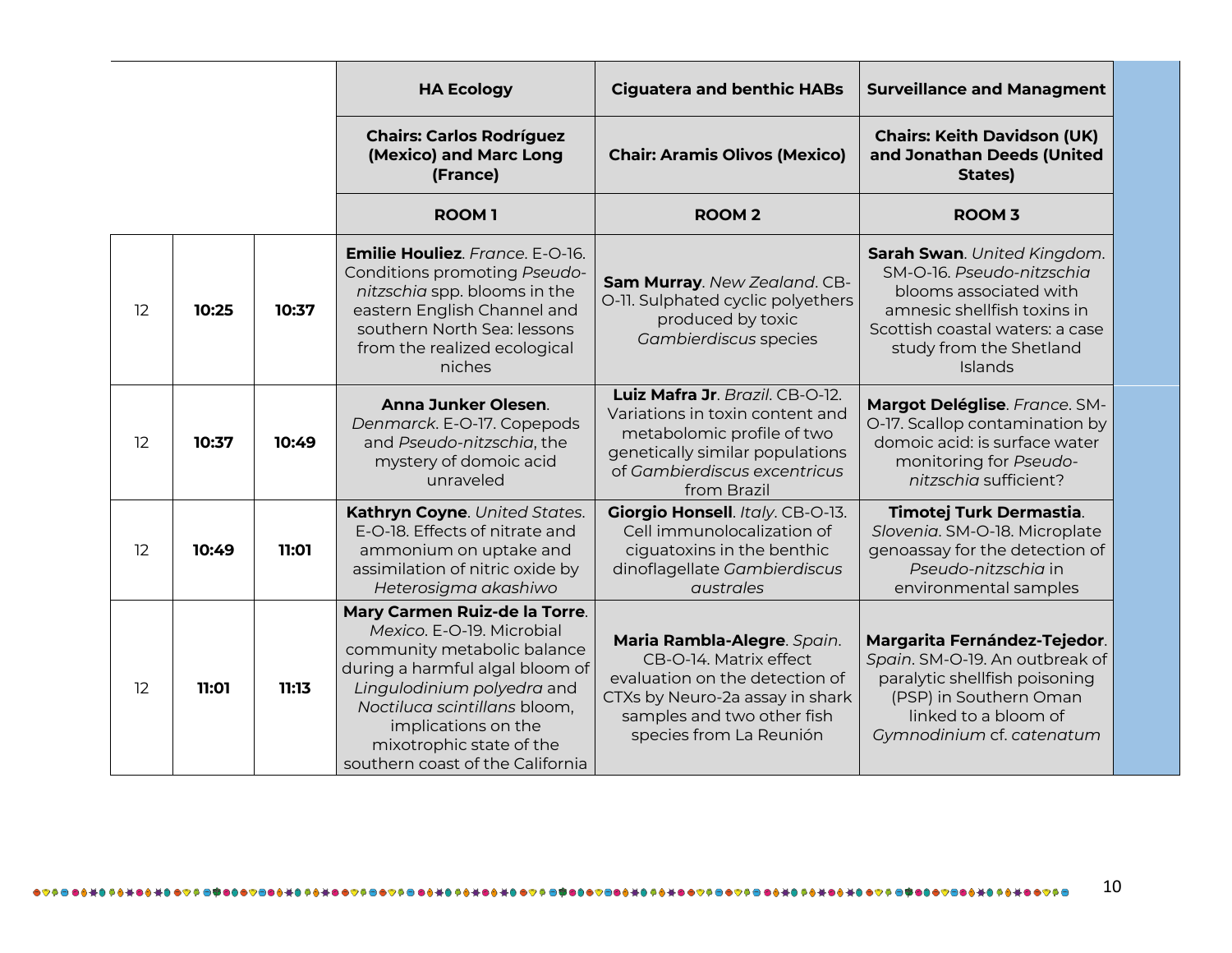| 12 | 11:13 | 11:25 | Cynthia Heil. United States. E-<br>O-20. Examination of the<br>factors driving Karenia brevis<br>bloom expansion and<br>termination: The ECOHAB: life<br>and death of K. brevis blooms<br>program | <b>Clay Bennett. United States.</b><br>CB-O-15. Distribution of<br>Caribbean ciguatoxins in pinfish<br>(Lagodon rhomboides) during<br>uptake and depuration:<br>implications for trophic transfer                                    | <b>Questions and answers</b>                                              |  |
|----|-------|-------|---------------------------------------------------------------------------------------------------------------------------------------------------------------------------------------------------|--------------------------------------------------------------------------------------------------------------------------------------------------------------------------------------------------------------------------------------|---------------------------------------------------------------------------|--|
| 12 | 11:25 | 11:40 | <b>Questions and answers</b>                                                                                                                                                                      | <b>Questions and answers</b>                                                                                                                                                                                                         |                                                                           |  |
| 12 | 11:40 | 12:40 | Poster session: Ciguatera and benthic HABs, FW and M biogeography, Cyanobacterial blooms                                                                                                          |                                                                                                                                                                                                                                      |                                                                           |  |
| 12 |       |       |                                                                                                                                                                                                   | <b>Meeting with the Poster authors</b>                                                                                                                                                                                               |                                                                           |  |
|    |       |       | Special Session: Impacts of HABs on fish farms: Addressing industry and global insurance<br>needs                                                                                                 |                                                                                                                                                                                                                                      |                                                                           |  |
| 12 | 14:00 | 16:00 |                                                                                                                                                                                                   |                                                                                                                                                                                                                                      |                                                                           |  |
| 12 | 16:10 | 16:40 |                                                                                                                                                                                                   | Plenary talk. Michelle Burford Australia A hotter, more uncertain future: Can HAB research<br>meet the environmental challenges and deliver meaningful outcomes? Chairs: Dedmer van<br>de Waal (Netherlands) Christine Band (Mexico) |                                                                           |  |
|    |       |       | <b>Cyanobacterial blooms</b>                                                                                                                                                                      | <b>Freshwater and marine HAB</b><br>biogeography                                                                                                                                                                                     | <b>Surveillance and Managment</b>                                         |  |
|    |       |       | <b>Chair: Dedmer van der Waal</b><br>(Netherlands), Oscar<br><b>Hernández (Mexico)</b>                                                                                                            | <b>Chairs: Ismael Gárate Lizárraga</b><br>(Mexico) and Christine Band<br>(Mexico)                                                                                                                                                    | <b>Chairs: Po Teen Lim</b><br>(Malaysia) and Javiera de La<br>Paz (Chile) |  |
|    |       |       | <b>ROOM1</b>                                                                                                                                                                                      | <b>ROOM2</b><br>Linda Armbrecht. Australia.                                                                                                                                                                                          | <b>ROOM 3</b>                                                             |  |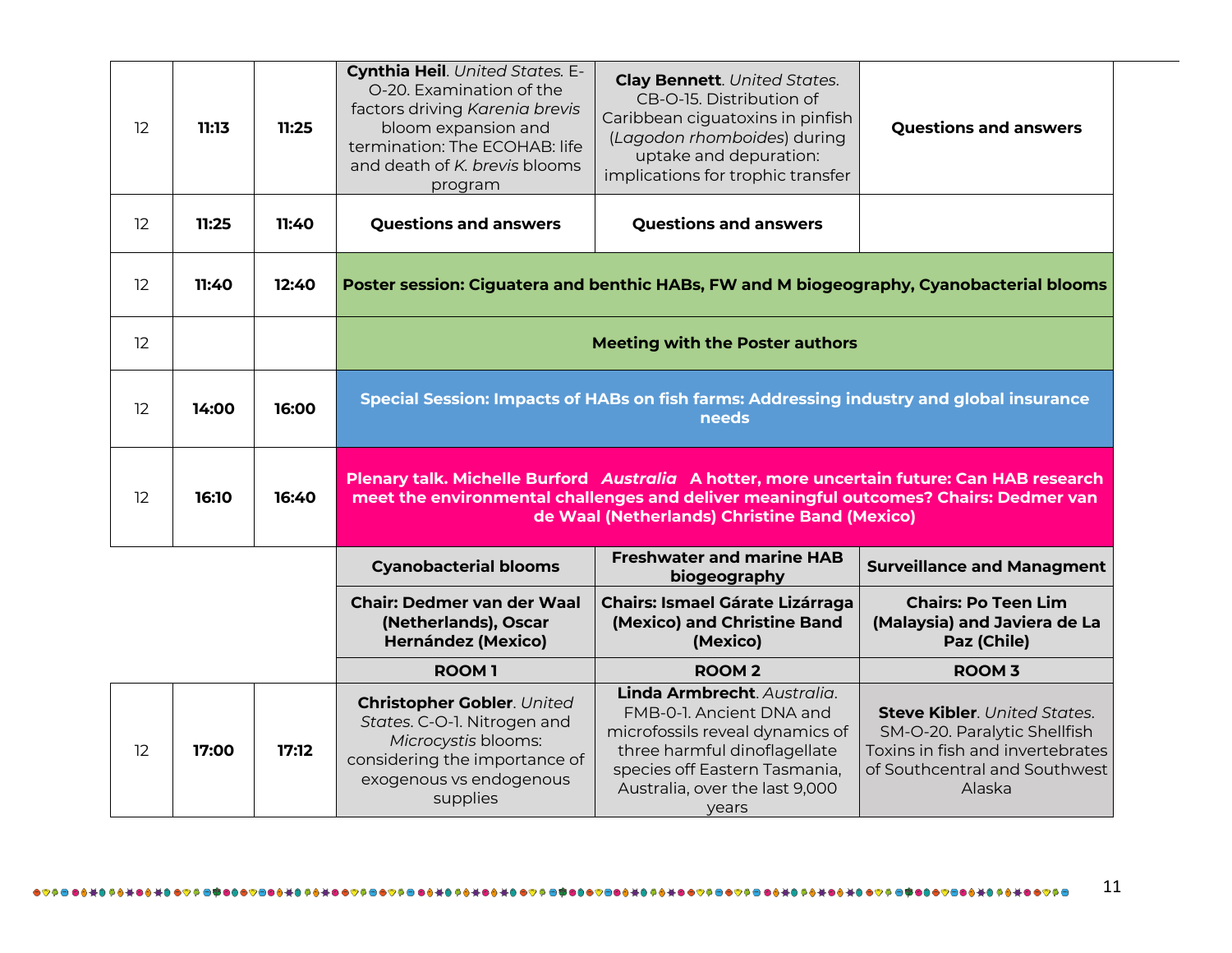| 12 | 17:12 | 17:24 | Leonardo Cerasino. Italy. C-O-<br>2. Cyanotoxins in pelagic and<br>benthic zones of lakes in the<br>Italian perialpine region                                                                 | <b>Steffaney Wood.</b> United States.<br>FMB-O-2. Cyanobacterial<br>Akinete Distribution, Viability,<br>and Toxin Records in Sediment<br>Archives from the Northern<br><b>Baltic Sea</b>              | Hernan Henriquez. Australia.<br>SM-O-21. Mapping the<br>development of Dinophysis<br>spp. HABs using a novel<br>molecular qPCR assay                                                    |
|----|-------|-------|-----------------------------------------------------------------------------------------------------------------------------------------------------------------------------------------------|-------------------------------------------------------------------------------------------------------------------------------------------------------------------------------------------------------|-----------------------------------------------------------------------------------------------------------------------------------------------------------------------------------------|
| 12 | 17:24 | 17:36 | Jef Huisman. Netherlands. C-<br>O-3. Interspecific protection<br>against oxidative stress: how<br>the Black Queen interferes with<br>hydrogen peroxide treatments<br>of cyanobacterial blooms | Aini Hannani Naqiah Abdul<br>Manaff. Malaysia. FMB-O-4.<br><b>Environmental factors</b><br>promoting the recurrent<br>Alexandrium minutum blooms<br>in a semi-enclosed tropical<br>lagoon of Malaysia | Indira Menezes. United<br>Kingdom. SM-O-22. Control of<br>six different Microcystis<br>aeruginosa strains and their<br>toxic metabolites by<br>phycocyanin-enhanced UV-A<br>irradiation |
| 12 | 17:36 | 17:48 | <b>Génesis Guadalupe Ochoa</b><br>Zamora. Mexico. C-O-4.<br>Cyanobacterial blooms<br>interannual variations in a<br>Mexican tropical crater lake                                              | <b>Jennifer Medina Elizalde.</b><br>Mexico. FMB-O-5. Effects of<br>recurrent Harmful Algae<br>Blooms in the Northern Gulf of<br>California, Mexico                                                    | <b>Tomasa del Carmen Cuellar</b><br>Martinez. Peru. SM-O-23.<br>Potentially toxic<br>phytoplankton in coastal bays<br>along Peruvian coast                                              |
| 12 | 17:48 | 18:00 | Els Faassen. Netherlands. C-O-<br>5. Accumulation of<br>cyanobacterial toxins in<br>shellfish and irrigated crops                                                                             | Kirsty Smith. FMB-O-3. New<br>Zeland. Dynamics fof historical<br>dinoflagellate communities<br>from regoions experiencing<br>novel blooms of Alexandrium<br>pacificum                                 | <b>Questions and answers</b>                                                                                                                                                            |
| 12 | 18:00 | 18:15 | <b>Questions and answers</b>                                                                                                                                                                  | <b>Questions and answers</b>                                                                                                                                                                          |                                                                                                                                                                                         |
| 12 | 18:15 | 18:20 |                                                                                                                                                                                               | 5 minute break                                                                                                                                                                                        |                                                                                                                                                                                         |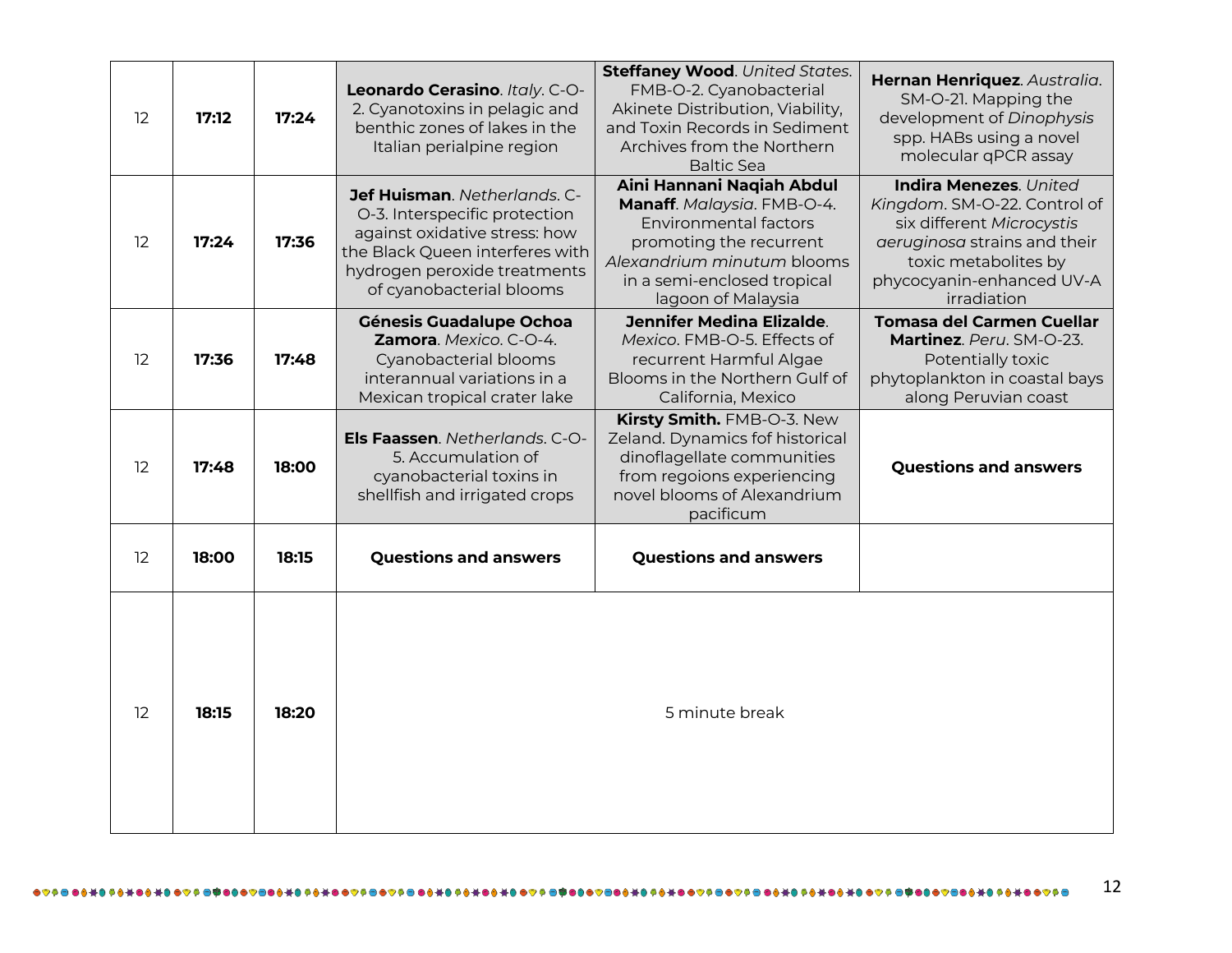|    |       |       | <b>Cyanobacterial blooms</b>                                                                                                                                                               | <b>Ciguatera and benthic HABs</b>                                                                                                                                                                                               | <b>Surveillance and Managment</b>                                                                                                                                                                                               |
|----|-------|-------|--------------------------------------------------------------------------------------------------------------------------------------------------------------------------------------------|---------------------------------------------------------------------------------------------------------------------------------------------------------------------------------------------------------------------------------|---------------------------------------------------------------------------------------------------------------------------------------------------------------------------------------------------------------------------------|
|    |       |       | <b>Chair: Oscar U. Hernández</b><br><b>Almeida (Mexico)</b>                                                                                                                                | <b>Chair: Andres Seger (Australia)</b>                                                                                                                                                                                          | <b>Chairs: Gustaff Hallegraeff</b><br>(Australia) and Benjamín<br><b>Suárez (Chile)</b>                                                                                                                                         |
|    |       |       | <b>ROOM1</b>                                                                                                                                                                               | <b>ROOM2</b>                                                                                                                                                                                                                    | <b>ROOM 3</b>                                                                                                                                                                                                                   |
| 12 | 18:20 | 18:32 | Molly Miller. United States. C-<br>O-6. Cyanobacterial harmful<br>algal bloom dynamics in the<br>northern Gulf of Mexico:<br>Implications for coastal risk<br>management                   | Shauna Murray. Australia. CB-<br>O-16. Gambierdiscus species<br>and ciguatoxins in eastern<br>Australia in an era of ocean<br>climate change                                                                                    | Benjamín A. Suarez-Isla.<br>Chile. SM-O-25. A multi-year<br>study on the detection and<br>distribution of domoic acid<br>contamination of shellfish in<br>production areas from Los<br>Lagos Region, Chile (2000-<br>2021)      |
| 12 | 18:32 | 18:44 | <b>Forrest Lefler</b> . United States. C-<br>O-7. Tropical cyanobacterial<br>diversity along a trophic<br>cyanobacterial diversity along a<br>trophic gradient in the New<br>River, Belize | Tomohiro Nishimura. New<br>Zealand, CB-O-17. The benthic<br>dinoflagellate genus<br>Prorocentrum in Aotearoa/New<br>Zealand coastal waters: genetic<br>diversity, distribution, and<br>diarrhetic shellfish toxin<br>production | Anne-Sophie Pavaux. France.<br>SM-O-27. Vertical distributions<br>of Ostreopsis cf. ovata in NW<br>Mediterranean Sea: impact on<br>monitoring strategy                                                                          |
| 12 | 18:44 | 18:56 | Ariel Kaminski. Poland. C-O-8.<br>Phytoremediation of ANTX-a,<br>CYN and MC-LR by the Lemna<br>trisulca macrophyte                                                                         | Hiroshi Funaki. New Zealand.<br>CB-O-18. Using 18S rDNA<br>metabarcoding to determine<br>the vertical and horizontal<br>distribution and diversity of<br>Gambierdiscus spp.<br>(Gonyaulacales) in Japan                         | <b>Maximiliano Vergara-Jara.</b><br>Chile. SM-O-28. Extraordinary<br>Heterosigma akashiwo<br>(Raphidophyte) 2021 bloom in<br>Chile: large-scale farmed<br>salmon mortality associated to<br>unusual environmental<br>conditions |
| 12 | 18:56 | 19:08 | Eleni Keliri. Cyprus. C-O-9.<br>Occurrence of a single-species<br>cyanobacterial bloom in a lake<br>in Cyprus: monitoring and<br>treatment with hydrogen<br>peroxide releasing granules    | Andreas Seger. Australia. CB-O-<br>19. Overview of the Australian<br>ciguatera poisoning research<br>strategy and status update on<br>implementation                                                                            | Kyoko Yarimizu. Japan. SM-O-<br>29. Harmful Algae Monitoring<br>on San Jorge Bay in<br>Antofagasta, Chile                                                                                                                       |
| 12 | 19:08 | 19:20 | Laura Biessy. New Zealand. C-<br>O-10. Exploring the origin of<br>tetrodotoxin (TTX) in New<br>Zealand bivalves: could<br>cyanobacteria be responsible?                                    | Mireille Chinain. French<br>Polynesia. CB-O-20. Global<br>occurrences and trends of<br>Ciguatera Poisoning (CP)                                                                                                                 | Po Teen Lim. Malaysia. SM-O-<br>30. Monitoring of toxic<br>dinoflagellate Pyrodinium<br>bahamense and shellfish<br>toxicity in Sabah                                                                                            |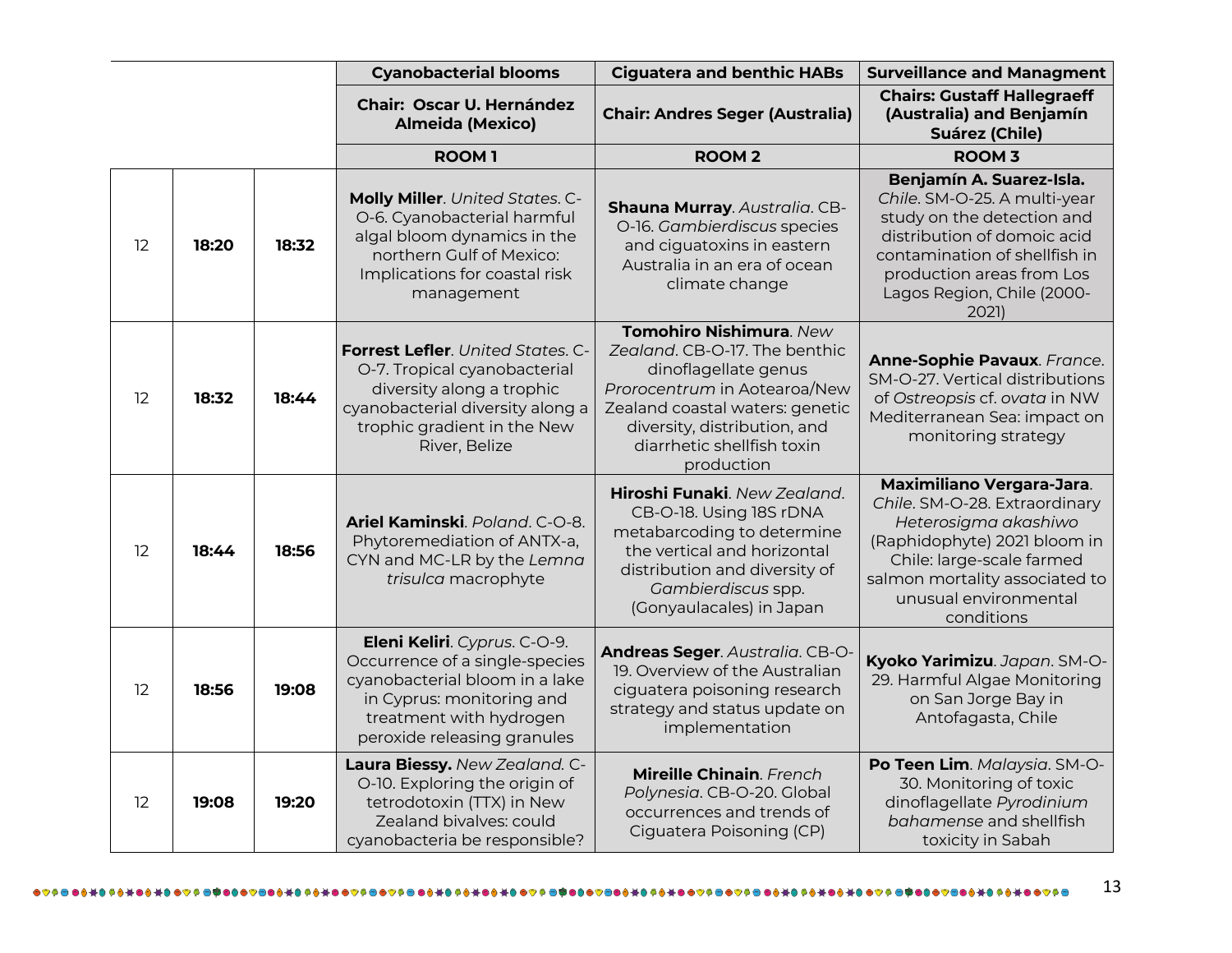| 12 | 19:20 | 19:32 | <b>Malcolm Barnard</b> United<br>States. C-O-11. Macronutrient<br>and B vitamin dynamics of<br>Chowan River (North Carolina,<br>USA) CyanoHABs | <b>Questions and answers</b>                                                             | Natsuko Nakayama. Japan.<br>SM-O-26. Evaluation of a virus-<br>based control method<br>reducing the damages by the<br>harmful dinoflagellate<br>Heterocapsa circularisquama |  |
|----|-------|-------|------------------------------------------------------------------------------------------------------------------------------------------------|------------------------------------------------------------------------------------------|-----------------------------------------------------------------------------------------------------------------------------------------------------------------------------|--|
| 12 | 19:32 | 19:50 | <b>Questions and answers</b>                                                                                                                   |                                                                                          | <b>Questions and answers</b>                                                                                                                                                |  |
| 12 | 19:50 | 20:50 |                                                                                                                                                | Poster session: Ciguatera and benthic HABs, FW and M biogeography, Cyanobacterial blooms |                                                                                                                                                                             |  |
|    |       |       | <b>Meeting with the Poster authors</b>                                                                                                         |                                                                                          |                                                                                                                                                                             |  |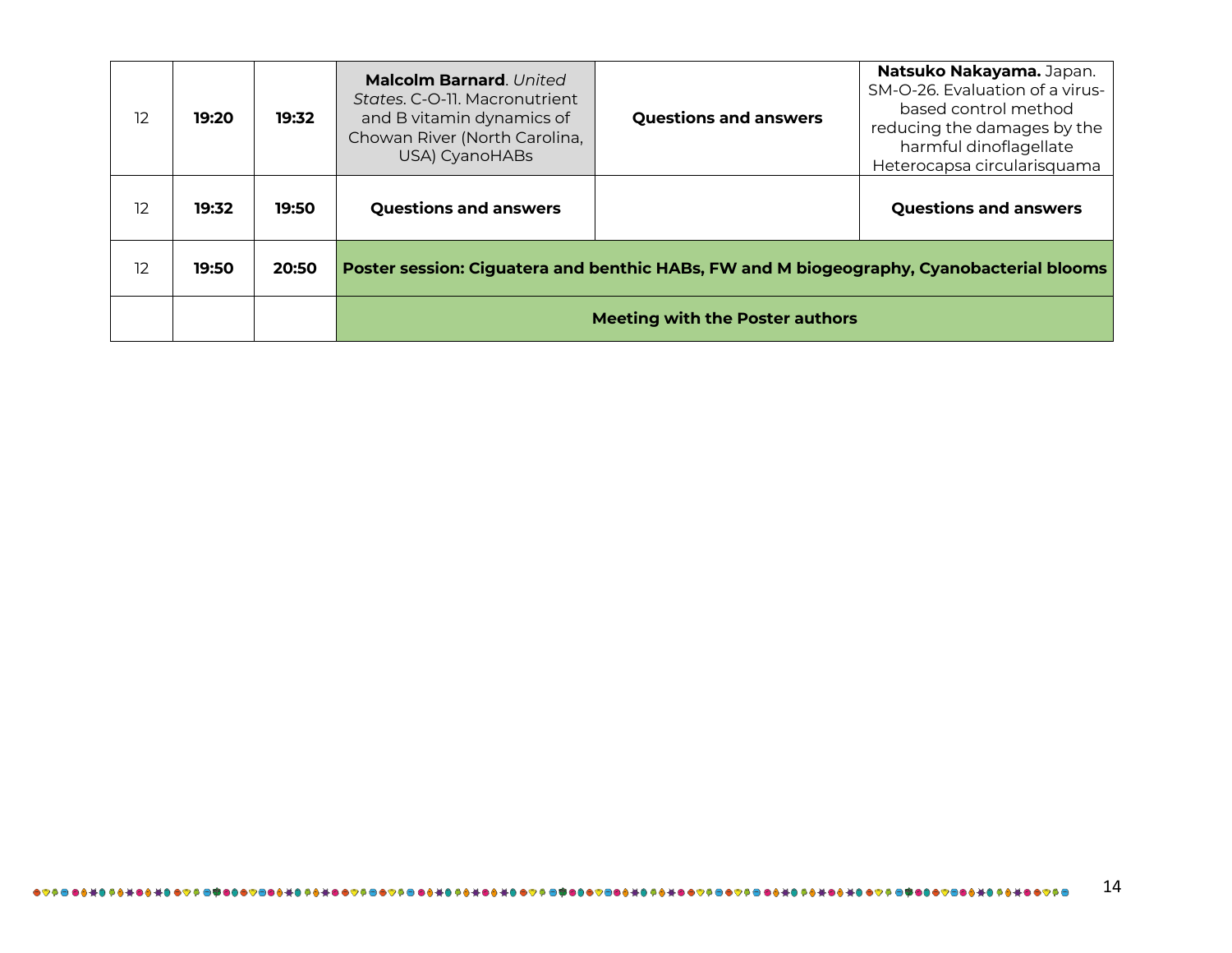| <b>DATE</b> | <b>TIME</b>  |               | <b>ACTIVITY</b>                                                                                                                                                                                                                         |                                                                                                                                                                                                                                                    |                                                                                                                                                                                                                         |                                                  |  |
|-------------|--------------|---------------|-----------------------------------------------------------------------------------------------------------------------------------------------------------------------------------------------------------------------------------------|----------------------------------------------------------------------------------------------------------------------------------------------------------------------------------------------------------------------------------------------------|-------------------------------------------------------------------------------------------------------------------------------------------------------------------------------------------------------------------------|--------------------------------------------------|--|
| <b>DAY</b>  | <b>START</b> | <b>FINISH</b> |                                                                                                                                                                                                                                         |                                                                                                                                                                                                                                                    |                                                                                                                                                                                                                         |                                                  |  |
| 13          | 08:30        | 09:00         | Plenary talk. Christopher Whitehead United States Creating large multi-regional community<br>partnerships to monitor Harmful Algal Blooms and shellfish toxins in Alaska Chairs: Beatriz<br>Reguera (Spain) and Leonardo Guzmán (Chile) |                                                                                                                                                                                                                                                    |                                                                                                                                                                                                                         |                                                  |  |
|             |              |               | HABs in a changing world                                                                                                                                                                                                                | <b>Freshwater and marine HAB</b><br>biogeography                                                                                                                                                                                                   | <b>HAB prediction</b>                                                                                                                                                                                                   |                                                  |  |
|             |              |               | <b>Chair: Kathi Lefebvre (United</b><br><b>States) and Allan Cembella</b><br>(Germany)                                                                                                                                                  | <b>Chairs: Rafael Salas Gallardo</b><br>(Ireland) and Ana Amorin<br>(Portugal)                                                                                                                                                                     | <b>Chairs: Evangelos Spyrakos</b><br>(Greece) Ernesto Mendoza<br>(Mexico)                                                                                                                                               |                                                  |  |
|             |              |               | <b>ROOM1</b>                                                                                                                                                                                                                            | <b>ROOM2</b>                                                                                                                                                                                                                                       | <b>ROOM 3</b>                                                                                                                                                                                                           |                                                  |  |
| 13          | 09:05        | 09:17         | <b>Raffaele Siano</b> . France. CW-O-1.<br>Single-cell microfluidics analyses<br>on revived dinoflagellates reveal<br>common adaptative strategies to<br>decreasing phosphorus<br>concentrations                                        | Urban Tillmann. Germany.<br>FMB-O-6. Distribution,<br>abundance and toxin<br>variability of azaspiracid<br>producing Amphidomataceae<br>in North Atlantic and North<br>Sea waters                                                                  | Martin Jacques-Coper. Chile.<br>HP-O-7. Synoptic-to-<br>intraseasonal modulation of<br>phytoplankton abundance in<br>the Inner Sea of Chiloé,<br>northwestern Patagonia<br>$(42.5^{\circ} - 43.5^{\circ}S)$             |                                                  |  |
| 13          | 09:17        | 09:29         | Karen Brandenburg.<br>Netherlands. CW-O-2. Long-term<br>impacts of combined global<br>change drivers on harmful algal<br>blooms in the North Sea                                                                                        | Vanessa M. Lopes. Portugal.<br>FMB-O-7. Global biogeography<br>of harmful algal bloom events                                                                                                                                                       | Kaytee Pokrzywinski. United<br>States. HP-O-8. A mesoscale<br>temporal assessment of a<br>Microcystis sp. bloom using<br>unmanned aircraft system<br>(UAS) hyperspectral imagery<br>and satellite-derived<br>algorithms |                                                  |  |
| 13          | 09:29        | 09:41         | Silvia Casabianca. Italy. CW-O-3.<br>Plastic-associated harmful<br>phytoplankton assemblages in<br>coastal and off-shore habitats of<br>the Mediterranean Sea                                                                           | <b>Delfina Aguiar Juárez.</b><br>Argentina. FMB-O-8. Diversity<br>of HAB species in<br>Samborombón Bay (Río de la<br>Plata estuarine front, Buenos<br>Aires, Argentina): first records<br>and morphological description<br>of ichthyotoxic species | Paul Dees. United Kingdom.<br>HP-O-9. Pathways of harmful<br>algae towards the Scottish<br>Shetland Islands - An<br>unexpected journey?                                                                                 | Special Session:<br>Cyanobacterial<br>Control of |  |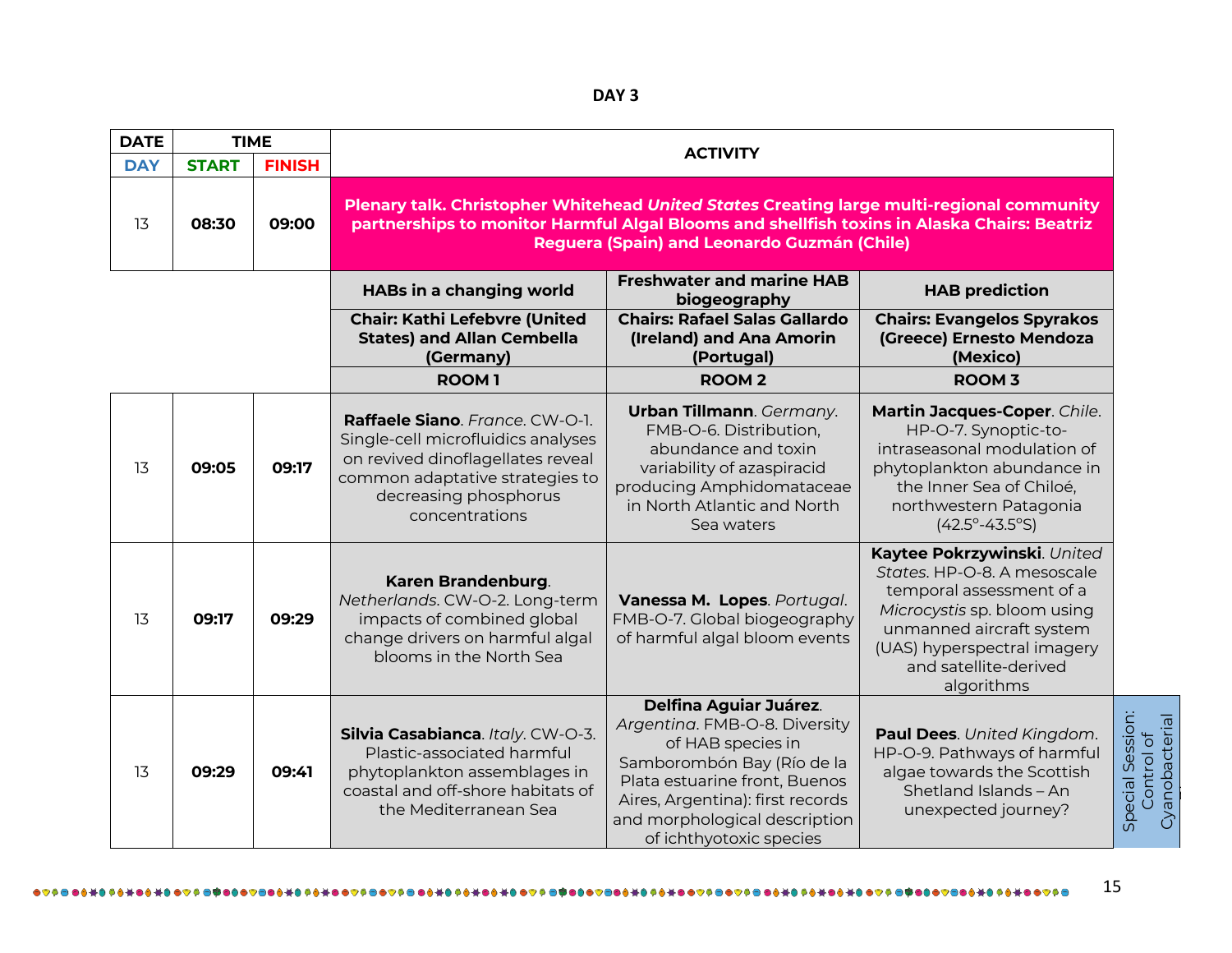| 13 | 09:41 | 09:53 | Camilla Capelli. Switzerland. CW-<br>O-5. Effects of thirty years of<br>phosphorus reduction and<br>climate change on Planktothrix<br>rubescens (Cyanobacteria) in a<br>deep lake south of the Alps (Lake<br>Lugano, CH-IT) | Yelda Aktan Turan. Turkey.<br>FMB-O-9, Does<br>Chrysophaeum taylorii Lewis &<br>Bryan represent a threat for<br>coastal ecosystems of Eastern<br>Mediterranean?                                             | Gemita Pizarro. Chile. HP-O-<br>10. PST events and density of<br>Alexandrium catenella at the<br>Beagle Channel (55° S), a<br>singular ecosystem |  |
|----|-------|-------|-----------------------------------------------------------------------------------------------------------------------------------------------------------------------------------------------------------------------------|-------------------------------------------------------------------------------------------------------------------------------------------------------------------------------------------------------------|--------------------------------------------------------------------------------------------------------------------------------------------------|--|
| 13 | 09:53 | 10:05 | Deborah Knapp. Switzerland.<br>CW-O-9. Planktothrix rubescens<br>blooms triggered by stratification<br>dynamics and irradiance                                                                                              | Bengt Karlson. Sweden. FMB-<br>O-10. Biogeography and<br>seasonal distribution of<br>harmful algae in the Baltic Sea<br>and the Kattegat-Skagerrak<br>investigated using<br>metabarcoding and<br>microscopy | <b>Questions and answers</b>                                                                                                                     |  |
| 13 | 10:05 | 10:20 | <b>Questions and answers</b>                                                                                                                                                                                                | <b>Questions and answers</b>                                                                                                                                                                                |                                                                                                                                                  |  |
|    |       |       | 5 minute break                                                                                                                                                                                                              |                                                                                                                                                                                                             |                                                                                                                                                  |  |
| 13 | 10:20 | 10:25 |                                                                                                                                                                                                                             |                                                                                                                                                                                                             |                                                                                                                                                  |  |
|    |       |       | <b>HABs in a changing world</b>                                                                                                                                                                                             | <b>Ichthyotoxic HABs</b>                                                                                                                                                                                    | <b>HAB prediction</b>                                                                                                                            |  |
|    |       |       | <b>Chairs: Raffaele Siano (France)</b><br>and Camila Capelli (Switzerland)                                                                                                                                                  | <b>Chair: Ernesto Garcia</b><br>(Mexico)                                                                                                                                                                    | <b>Chairs: Martín Jacques Coper</b><br>(Chile)                                                                                                   |  |
|    |       |       | <b>ROOM1</b>                                                                                                                                                                                                                | <b>ROOM2</b>                                                                                                                                                                                                | <b>ROOM 3</b>                                                                                                                                    |  |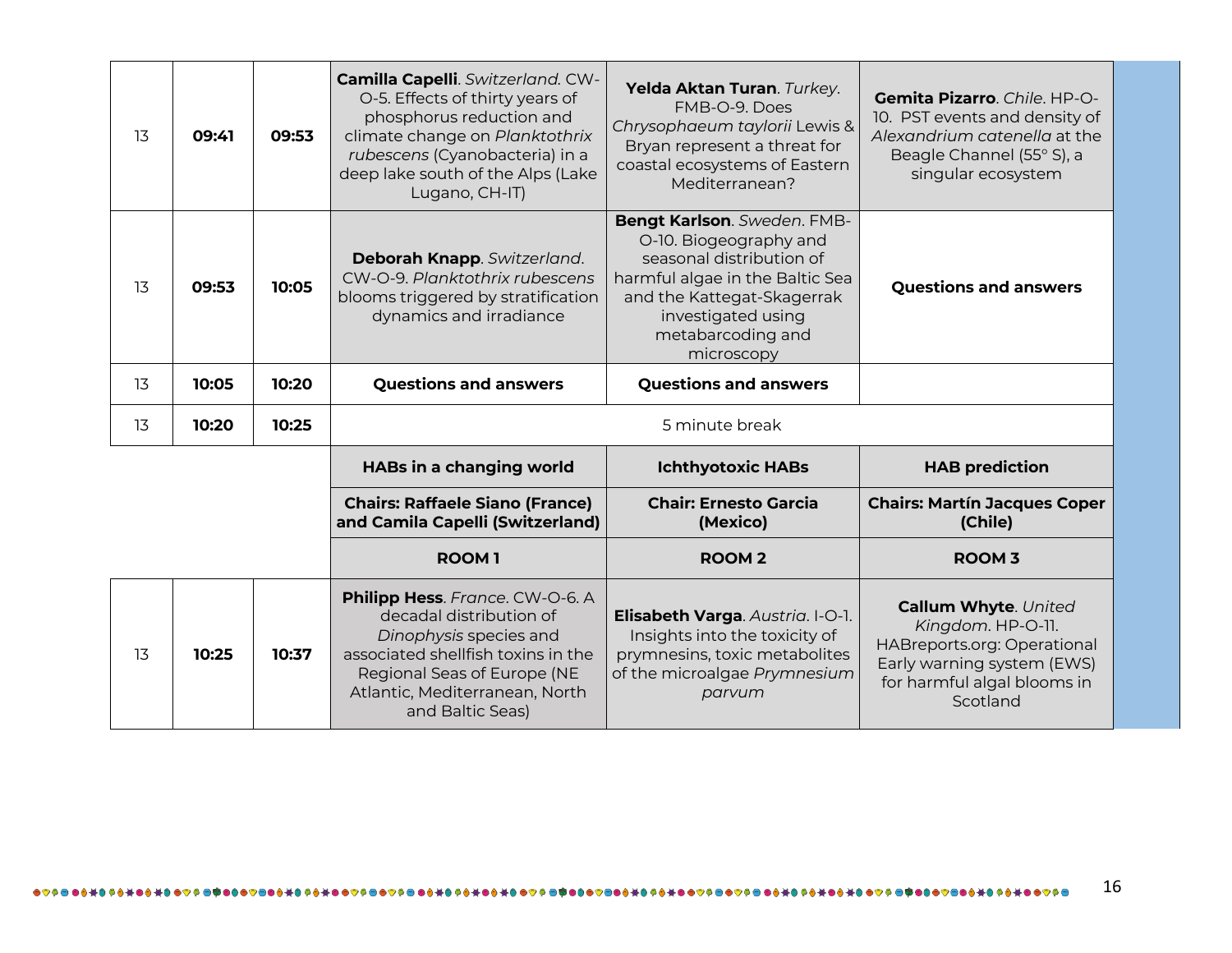| 13 | 10:37 | 10:49 | Francisco Rodríguez. Spain. CW-<br>O-7. Bloom dynamics of an<br>exceptional red tide of the<br>toxigenic dinoflagellate<br>Alexandrium minutum in a<br>coastal upwelling system<br>(Galician Rías, NW Spain) | Justine Castrec. France. I-O-2.<br>Strain-specific effects of the<br>toxic dinoflagellate<br>Alexandrium minutum on<br>Pacific oyster at various life<br>stages: implication of bioactive<br>extracellular compounds | Dave Clarke. Ireland. HP-O-12.<br>Ireland's harmful algal bloom<br>bulletin - short term predictive<br>forecasting of HAB events and<br>development of an Early<br><b>Warning System</b>                      |
|----|-------|-------|--------------------------------------------------------------------------------------------------------------------------------------------------------------------------------------------------------------|----------------------------------------------------------------------------------------------------------------------------------------------------------------------------------------------------------------------|---------------------------------------------------------------------------------------------------------------------------------------------------------------------------------------------------------------|
| 13 | 10:49 | 11:01 | Kevin Drouet. France. CW-O-8.<br>Biogeography and phenology<br>variations of Ostreopsis spp. in<br>temperate areas facing ocean<br>warming                                                                   | Bente Edvardsen. Norway. I-<br>O-2. A study of the fish-killing<br>Chrysochromulina leabeateri<br>bloom in northern Norway,<br>May-June 2019                                                                         | James Fiorendino. United<br>States. HP-O-13. Predicting<br>Dinophysis Blooms in the Gulf<br>of Mexico                                                                                                         |
| 13 | 11:01 | 11:13 | Caroline Weber, Denmarck, CW-<br>O-19. Intraspecific variation in<br>Pseudo-nitzschia seriata:<br>Temperature effecting growth<br>and toxicity                                                               | Zhuoyun Xu. China. I-O-4.<br>ChHemolytic activity in<br>relation to the photosynthetic<br>system in Chattonella marina                                                                                               | Patricia Neira del Rio. Ireland.<br>$HP-O-14. PRIMROSE -$<br>Predicting Risk and Impact of<br>Harmful Algal Events on the<br>Aquaculture Sector                                                               |
| 13 | 11:13 | 11:25 | Javier Helenes. Mexico. CW-O-13.<br>Response of dinoflagellate<br>assemblages to climatic factors<br>at the southern end of the<br>California Current                                                        | Ana Flores. Chile. I-O-5.<br>Phylogeny, lipid composition,<br>pigment signature,<br>ichthyotoxicity and growth of<br>the fish-killer Heterosigma<br>akashiwo from Chilean<br>Patagonia                               | <b>Victor Martinez Vicente.</b><br>United Kingdom. HP-O-15.<br>Sensitivity of a satellite<br>algorithm for harmful algal<br>bloom discrimination to the<br>use of laboratory bio-optical<br>data for training |
|    | 11:25 | 11:40 | <b>Questions and answers</b>                                                                                                                                                                                 | <b>Questions and answers</b>                                                                                                                                                                                         | <b>Questions and answers</b>                                                                                                                                                                                  |
| 13 | 11:40 | 12:40 |                                                                                                                                                                                                              | Poster session: HABs in a changing world, Novel HAB Technologies, Taxonomy and<br><b>Systematics, Ichthyotoxic HABs, HA biology</b>                                                                                  |                                                                                                                                                                                                               |
| 13 |       |       |                                                                                                                                                                                                              | <b>Meeting with the Poster authors</b>                                                                                                                                                                               |                                                                                                                                                                                                               |
| 13 | 14:00 | 16:00 | Special Session: NHABON-NE, a prototype node for a national HAB sensor network in the<br><b>United States</b>                                                                                                |                                                                                                                                                                                                                      |                                                                                                                                                                                                               |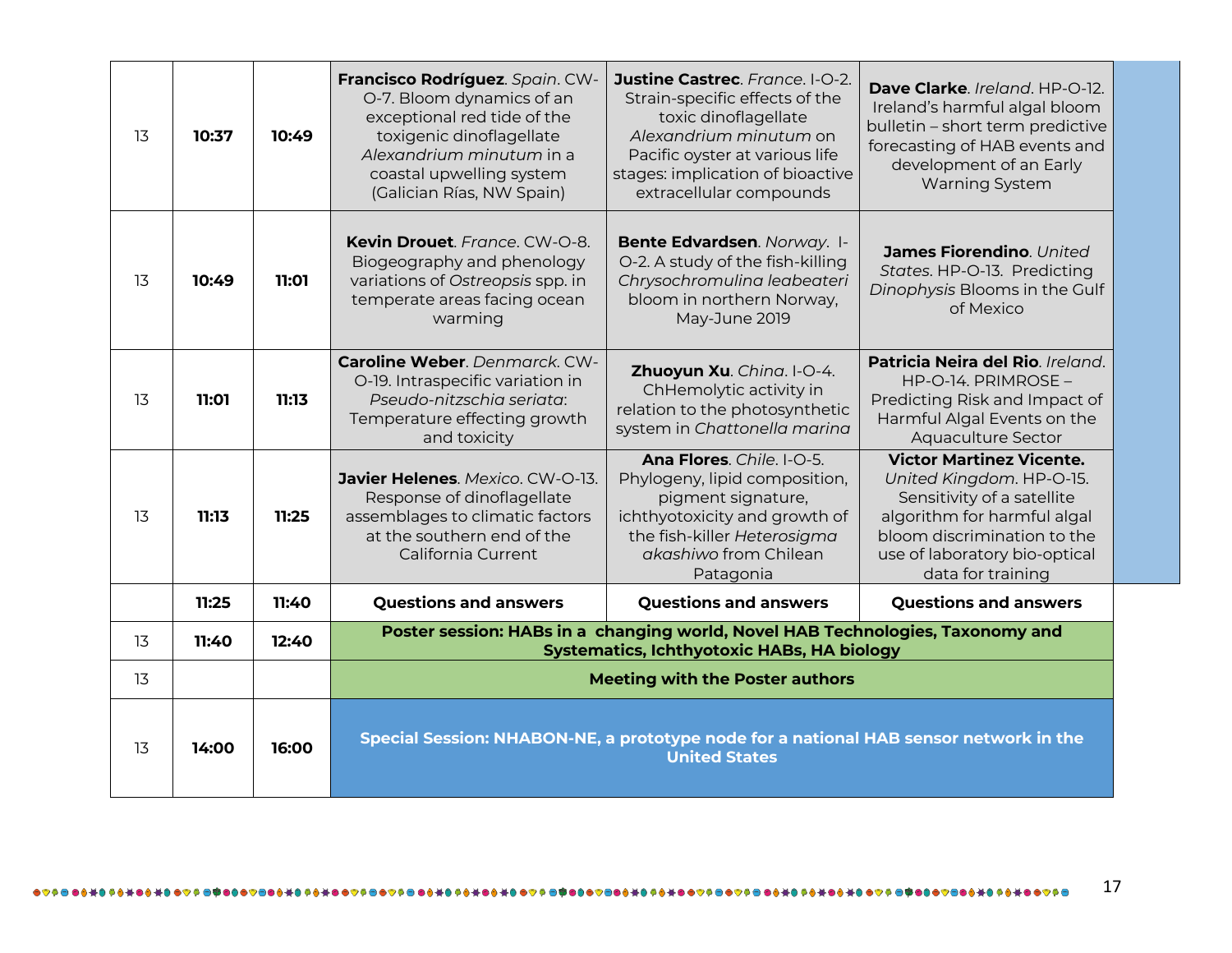| 13 | 16:10 | 16:40 | Plenary talk. Ernesto García Mendoza<br><b>Mexico</b><br>Socializing HABs knowledge, the Mexican Case Chairs: Aramis Olivos (Mexico) and David Rivas<br>(Mexico)       |                                                                                                                                                                                |                                                                                                                                                                                                                       |
|----|-------|-------|------------------------------------------------------------------------------------------------------------------------------------------------------------------------|--------------------------------------------------------------------------------------------------------------------------------------------------------------------------------|-----------------------------------------------------------------------------------------------------------------------------------------------------------------------------------------------------------------------|
|    |       |       | <b>HABs in a changing world</b>                                                                                                                                        | <b>HA Ecology</b>                                                                                                                                                              | <b>HAB prediction</b>                                                                                                                                                                                                 |
|    |       |       | <b>Chairs: Gustaff Hallegraeff</b><br>(Australia) and Hii Kieng Soon<br>(Malaysia)                                                                                     | <b>Chair: José Ake (Mexico) and</b><br>Po Teen Lim (Malaysia)                                                                                                                  | <b>Chairs: Timothy Wynne</b><br>(United States) and Dave<br><b>Clarke (Ireland)</b>                                                                                                                                   |
|    |       |       | <b>ROOM1</b>                                                                                                                                                           | <b>ROOM2</b>                                                                                                                                                                   | <b>ROOM 3</b>                                                                                                                                                                                                         |
| 13 | 17:00 | 17:12 | <b>Donald Anderson.</b> United States.<br>CW-O-11. Evidence for massive<br>and recurrent toxic blooms of<br>Alexandrium catenella in the<br>Alaskan Arctic             | Vishal Patil. Ching. E-O-21.<br>Allelopathic inhibitory effect of<br>the macroalga Pyropia<br>haitanensis (Rhodophyta) on<br>harmful bloom-forming<br>Pseudo-nitzschia species | Evangelos Spyrakos. United<br>Kingdom. HP-O-16. Optical<br>properties and satellite<br>detection of Pseudo-nitzschia<br>spp. and Alexandrium<br>minutum                                                               |
| 13 | 17:12 | 17:24 | Hii Kieng Soon. Malaysia. CW-O-<br>12. Environmental effect on the<br>harmful microalgae community<br>assemblages in Johor Strait                                      | José Antolín Aké-Castillo.<br>Mexico. E-O-22. What have we<br>learned about the Peridinium<br>quadridentatum's blooms in<br>Veracruz, Mexico?                                  | Pierre Gernez. France. HP-O-<br>18. Remote sensing of ciliate<br>cell number in red tides as pre-<br>alert indicator of Dinophysis<br>harmful algal blooms                                                            |
| 13 | 17:24 | 17:36 | <b>Gustaaf Hallegraeff. Australia.</b><br>CW-O-14. Are harmful marine<br>microalgal blooms and their<br>societal impacts increasing? A 30<br>year global data analysis | Maria Teresa Moita. Portugal.<br>E-O-23. Protoceratium<br>reticulatum bloom in NW<br>Iberia mid-shelf waters                                                                   | Richard Stumpf. United<br>States. HP-O-4. Improving<br>forecasts for Karenia brevis in<br>the Gulf of Mexico.                                                                                                         |
| 13 | 17:36 | 17:48 | Kathi Lefebvre. United States.<br>CW-O-21. Paralytic Shellfish<br>Toxins in Arctic food webs                                                                           | Carlos Rodríguez. Mexico. E-<br>O-24. Harmful phytoplankton<br>species in coastal and deep<br>waters around Cozumel,<br>Mexican Caribbean                                      | <b>Cheryl Greengrove. United</b><br>States. HP-O-20. Application<br>of a quantitative molecular<br>methods to characterize<br>abundance and distribution of<br>Alexandrium cysts for NOAA's<br><b>HAB Forecasting</b> |
| 13 | 17:48 | 18:00 | <b>Questions and answers</b>                                                                                                                                           | <b>Questions and answers</b>                                                                                                                                                   | <b>Questions and answers</b>                                                                                                                                                                                          |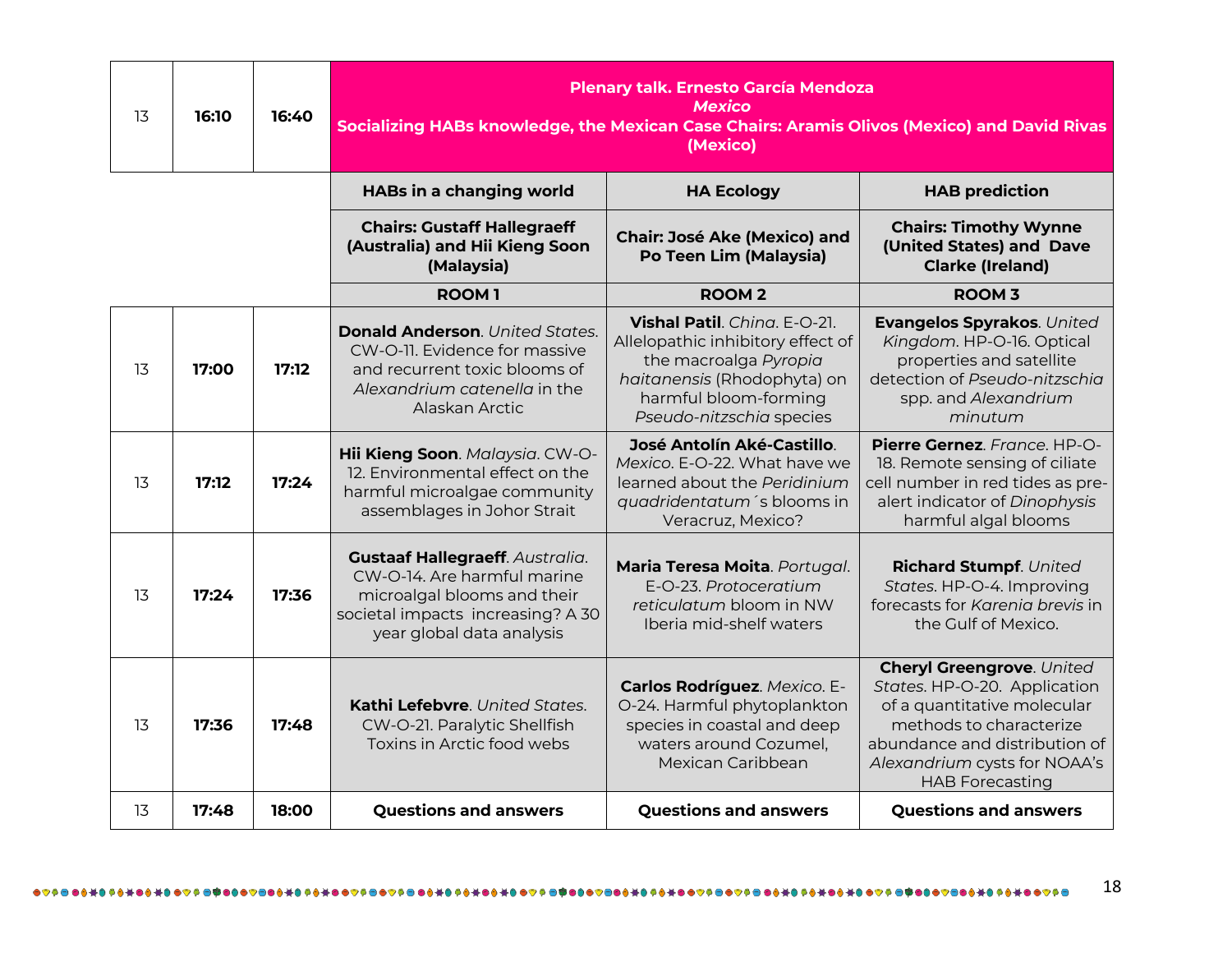| 13 | 18:00 | 18:05 | 5 minute break                                                                                                                                                                    |                                                                                                                                                                                                                 |                                                                                                                                                                                                                                         |  |
|----|-------|-------|-----------------------------------------------------------------------------------------------------------------------------------------------------------------------------------|-----------------------------------------------------------------------------------------------------------------------------------------------------------------------------------------------------------------|-----------------------------------------------------------------------------------------------------------------------------------------------------------------------------------------------------------------------------------------|--|
|    |       |       | HABs in a changing world                                                                                                                                                          | <b>Ichthyotoxic HABs</b>                                                                                                                                                                                        | <b>Ciguatera and benthic HABs</b>                                                                                                                                                                                                       |  |
|    |       |       | <b>Chairs: Donald Anderson</b><br>(United States) and José L. Peña<br>(Mexico)                                                                                                    | <b>Chair: Ernesto García</b><br>(Mexico)                                                                                                                                                                        | <b>Chair: Pat Tester (United</b><br><b>States), Wyane Litaker</b><br>(United States)                                                                                                                                                    |  |
|    |       |       | <b>ROOM1</b>                                                                                                                                                                      | <b>ROOM2</b>                                                                                                                                                                                                    | <b>ROOM 3</b>                                                                                                                                                                                                                           |  |
| 13 | 18:05 | 18:17 | Shizuka Ohara. Japan. CW-O-16.<br>Difference of the sensibility for<br>anthropogenic chemicals,<br>herbicides and antibiotics,<br>between diatoms and harmful<br>phytoflagellates | Rima L Beesoo. France. I-O-6.<br>Ichthyotoxicity and underlying<br>mechanisms of French<br>Karlodinium veneficum strains<br>using in vitro fish gill cell-<br>based bioassays                                   | Masao Adachi. Japan. CB-O-<br>21. Determination of optimal<br>culture conditions for toxin<br>production by a Prorocentrum<br>lima complex strain with a<br>high yield of diarrhetic<br>shellfish toxins                                |  |
| 13 | 18:17 | 18:29 | Patricio Díaz. Chile. CW-O-17.<br>What factors control Dinophysis<br>acuta population dynamics in<br>the Chilean Fjords?                                                          | Allisson Astuya Villalón. Chile.<br>I-O-7. In vitro evaluation of<br>allelochemical compounds<br>produced by two bloom-<br>forming ichthyotoxic<br>microalgae                                                   | <b>Angel Ramón Moreira</b><br>González. Brazil. CB-O-22.<br>Morphology, growth, toxin<br>production, and toxicity of<br>cultured marine benthic<br>dinoflagellates from Brazil and<br>Cuba                                              |  |
| 13 | 18:29 | 18:41 | Benjamin Kramer. United States.<br>CW-O-18. Elevated pCO2 and<br>temperature significantly<br>enhance cyanobacterial N2-<br>fixation in eutrophic freshwater<br>ecosystems        | Arjun Verma. Australia. I-O-8.<br>Phylogenetic characterization<br>and inter-strain variability in<br>toxicity of Heterocapsa spp.<br>(Peridiniales, Dinophyceae)<br>from temperate south coast of<br>Australia | Aramis Olivos-Ortiz. Mexico.<br>CB-O-23. Perception of risk of<br>ciguatera among coastal<br>communities, naval military<br>and biomedical personnel of<br>Colima (Mexican Tropical<br>Pacific)                                         |  |
| 13 | 18:41 | 18:53 | Zhen Fei Lim. Malaysia.CW-O-15.<br>DNA metabarcoding assessment<br>on phytoplankton community<br>and diversity from East Coast of<br>Peninsular Malaysia                          | Sheryl Uncha. Malaysia. I-O-10.<br>Morphology and molecular<br>characterization of<br>Karlodinium australe in<br>Southern part of Malaysia<br>water                                                             | <b>Jose Ernesto Mancera</b><br>Pineda. Colombia. CB-O-24.<br>Influence of resources and<br>regulators on potentially toxic<br>benthic dinoflagellates<br>abundance: evidence from<br>different coastal system of<br>Colombian Caribbean |  |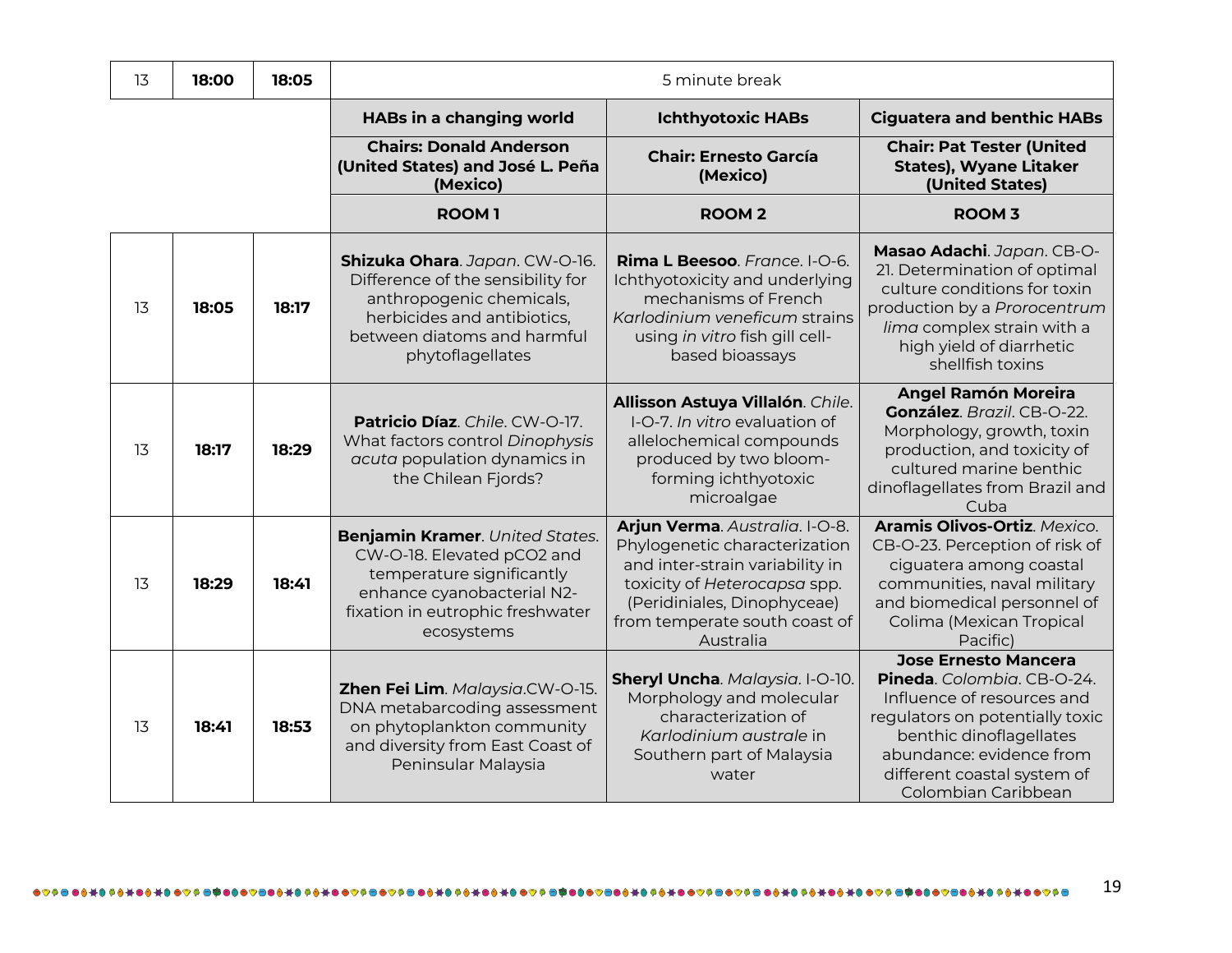| 13 | 18:53 | 19:05 | Leonardo Guzmán. Chile. CW-O-<br>20. Harmful Algal Blooms in a<br>changing environment:<br>Alexandrium catenella and<br>Paralytic Shellfish Toxin for the<br>past 50 years in Chile | <b>Questions and answers</b> | Lorena María Durán-Riveroll.<br>Mexico. CB-O-25. Biodiversity,<br>biogeography and chemical<br>ecology of toxigenic benthic<br>marine dinoflagellates from<br>Mexican coastal waters |
|----|-------|-------|-------------------------------------------------------------------------------------------------------------------------------------------------------------------------------------|------------------------------|--------------------------------------------------------------------------------------------------------------------------------------------------------------------------------------|
| 13 | 19:05 | 19:20 | <b>Questions and answers</b>                                                                                                                                                        |                              | <b>Questions and answers</b>                                                                                                                                                         |
| 13 | 19:20 | 20:20 | Poster session: HABs in a changing world, Novel HAB Technologies, Taxonomy and<br><b>Systematics, Ichthyotoxic HABs, HA biology</b>                                                 |                              |                                                                                                                                                                                      |
|    |       |       | <b>Meeting with the Poster authors</b>                                                                                                                                              |                              |                                                                                                                                                                                      |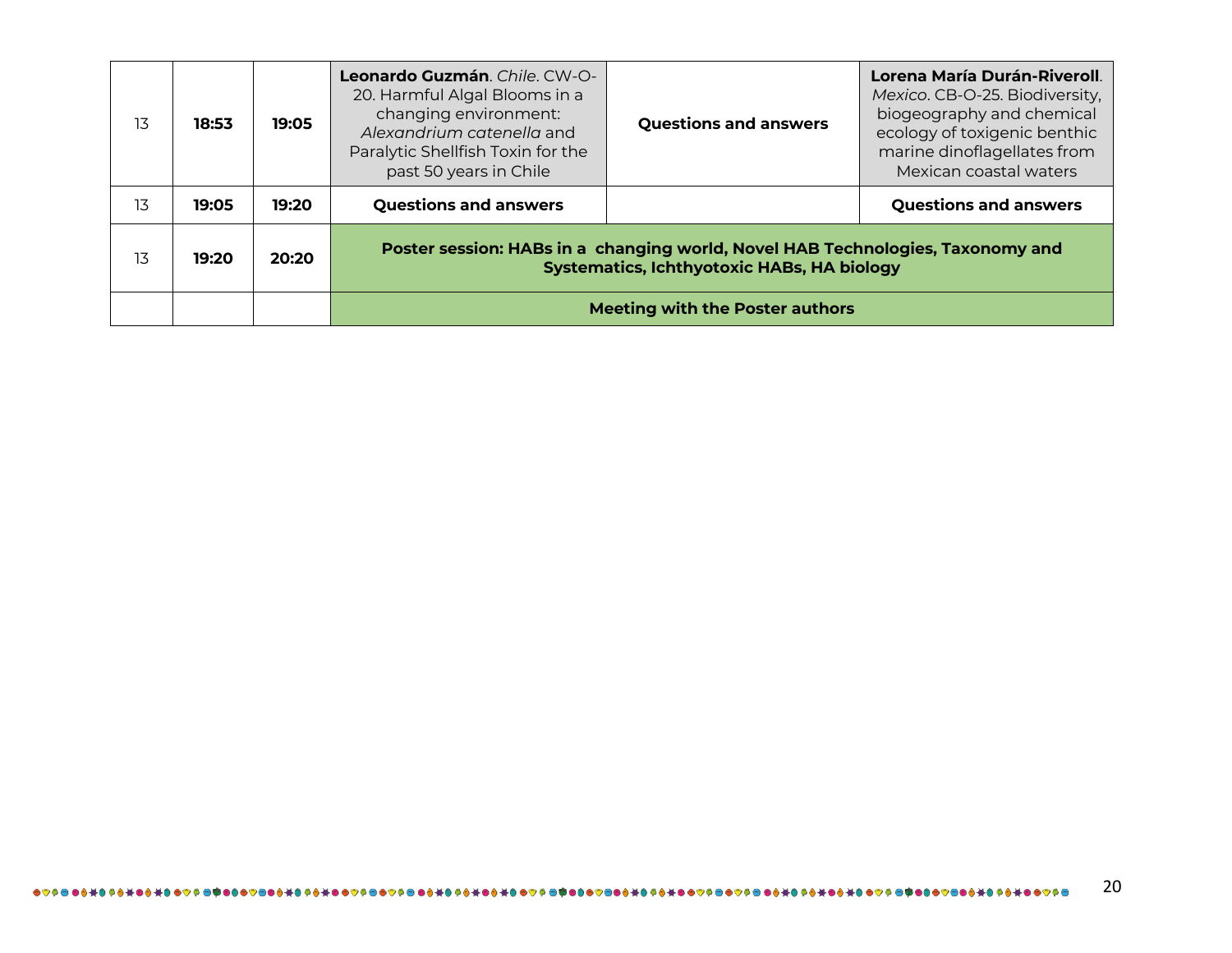**DAY 4**

| <b>DATE</b> | <b>TIME</b>  |               | <b>ACTIVITY</b>                                                                                                                                                                                           |                                                                                                                                                                                                                |                                                                                                                             |  |
|-------------|--------------|---------------|-----------------------------------------------------------------------------------------------------------------------------------------------------------------------------------------------------------|----------------------------------------------------------------------------------------------------------------------------------------------------------------------------------------------------------------|-----------------------------------------------------------------------------------------------------------------------------|--|
| <b>DAY</b>  | <b>START</b> | <b>FINISH</b> |                                                                                                                                                                                                           |                                                                                                                                                                                                                |                                                                                                                             |  |
| 14          | 08:30        | 09:00         | Plenary talk. Uwe John. Germany. From genes to ecosystems and back Chairs: Don Anderson (United<br><b>States) and Satoshi Nagai (Japan)</b>                                                               |                                                                                                                                                                                                                |                                                                                                                             |  |
|             |              |               | <b>Genomics</b>                                                                                                                                                                                           | <b>Taxonomy and systematics</b>                                                                                                                                                                                | Algal and cyanobacterial<br>toxins                                                                                          |  |
|             |              |               | <b>Chairs: Marina Montresor (Italy)</b><br>and Armando Mendoza (Mexico)                                                                                                                                   | <b>Chair: Nina Lundholm</b><br>(Denmarck) and Urban Tillmann<br>(Germany)                                                                                                                                      | <b>Chair: Lorena Durán (Mexico)</b><br>and Miguel A Martínez<br>(Mexico)                                                    |  |
|             |              |               | <b>ROOM1</b>                                                                                                                                                                                              | <b>ROOM2</b>                                                                                                                                                                                                   | <b>ROOM 3</b>                                                                                                               |  |
| 14          | 09:05        | 09:17         | Wendy Wee. Malaysia. G-O-1.<br>Assessment of Harmful Microalgal<br>Assemblage in the Semerak<br>Lagoon, Kelantan, Malaysia by 18S<br>rDNA metabarcoding                                                   | Nina Lundholm. Denmarck. TA-O-<br>1. Toxic diatoms in Antarctic<br>waters? - diversity and toxicity                                                                                                            | Joana F. Leal. Portugal. ACT-O-<br>6. Paralytic Shellfish Toxins: a<br>complex group in constant<br>(bio)transformation     |  |
| 14          | 09:17        | 09:29         | Cecilio Valadez-Cano. Canada. G-<br>O-2. Coexistence of Microcoleus sp.<br>genotypes with and without<br>anatoxin-production potential in<br>benthic mats from the Wolastoq<br>(Saint John River, Canada) | Sing Tung Teng. Malaysia. TA-O-2.<br>Taxonomic investigation of<br>Pseudo-nitzschia pungens<br>varieties and proposal of a new<br>species                                                                      | Mirjam Klijnstra. Netherlands.<br>ACT-O-2. The occurrence of<br>emerging marine toxins in<br>shellfish from The Netherlands |  |
| 14          | 09:29        | 09:41         | Lou Mary. France. G-O-3. Molecular<br>mechanisms underlying the<br>diversity of PST production in A.<br>minutum: A genetic approach                                                                       | Sonia Quijano-Scheggia. Mexico.<br>TA-O-3. Bloom of Pseudo-nitzschia<br>pungens with the possible<br>description of a new variety<br>associated with a massive<br>mortality event of fish and<br>invertebrates | Karl Dean. United Kingdom.<br>ACT-O-3. Novel benthic vectors<br>of paralytic shellfish toxins                               |  |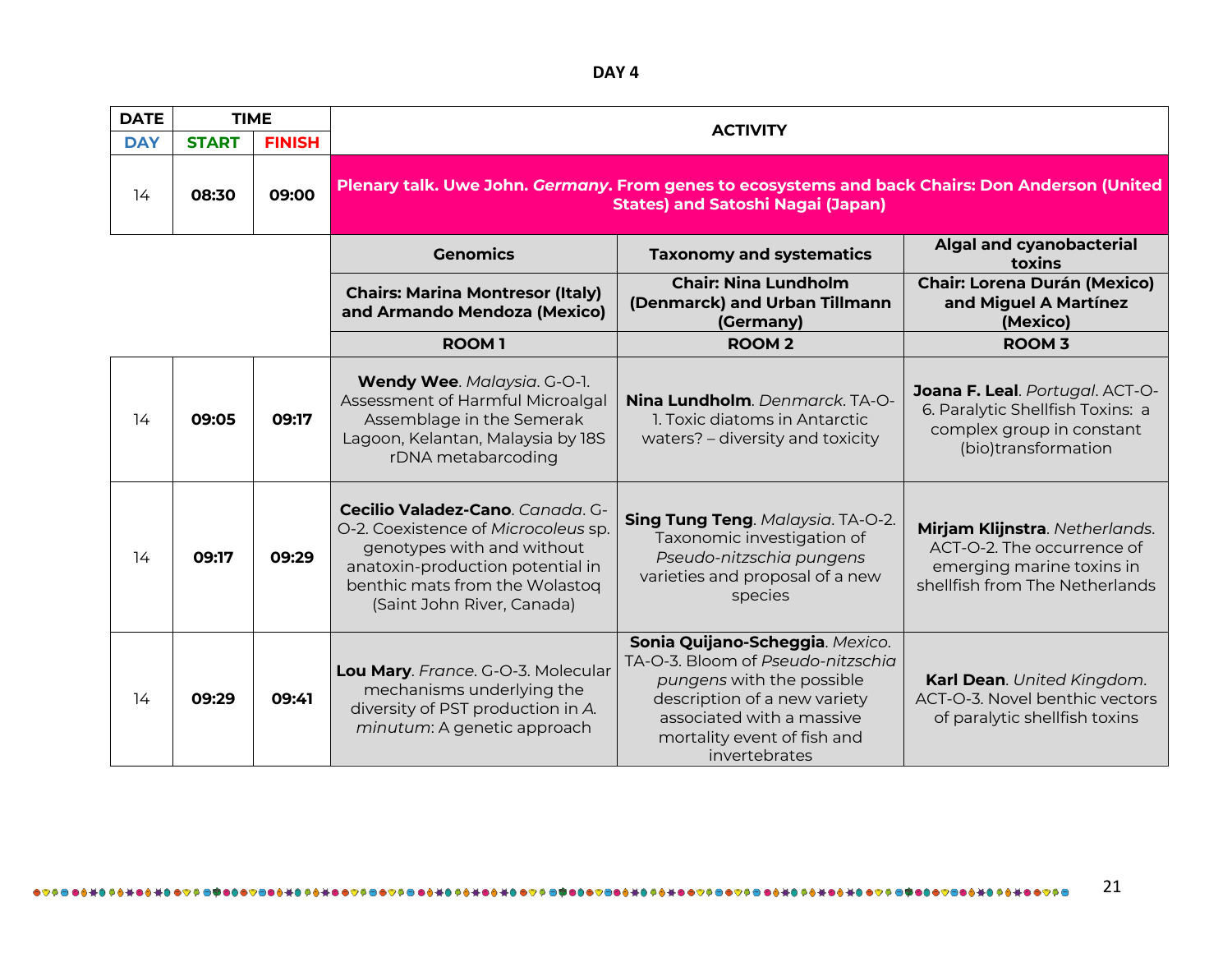| 14 | 09:41 | 09:53 | <b>Emma Johansson</b> . Sweden. G-O-4.<br>Analysis of mcy genes in a<br>Microcystis population reveals a<br>systematic pattern of gene loss in<br>non microcystin-producing strains | Percopo Isabella. Italy. TA-O-4.<br>Phenological segregation suggests<br>speciation by time in the cryptic<br>marine diatom Pseudo-nitzschig<br>allochrona sp. nov. | Romulo Araoz. France. ACT-O-<br>4. Bioaccumulation and mode<br>of action of 28-O-palmitoyl ester<br>of pinnatoxin-G and portimine-<br>A on nicotinic acetylcholine<br>receptors |
|----|-------|-------|-------------------------------------------------------------------------------------------------------------------------------------------------------------------------------------|---------------------------------------------------------------------------------------------------------------------------------------------------------------------|---------------------------------------------------------------------------------------------------------------------------------------------------------------------------------|
| 14 | 09:53 | 10:05 | <b>Charles Tilney.</b> United States. G-O-<br>5. Functional and phylogenetic<br>comparisons of the chloroplast<br>transcriptomes in Karenia and<br>Takayama from the Gulf of Mexico | <b>Questions and answers</b>                                                                                                                                        | Nathalie Arnich. France. ACT-O-<br>5. Guidance value for<br>brevetoxins in French shellfish                                                                                     |
| 14 | 10:05 | 10:20 | <b>Questions and answers</b>                                                                                                                                                        |                                                                                                                                                                     | <b>Questions and answers</b>                                                                                                                                                    |
| 14 | 10:20 | 10:25 | 5 minute break                                                                                                                                                                      |                                                                                                                                                                     |                                                                                                                                                                                 |
|    |       |       | <b>Genomics</b>                                                                                                                                                                     | <b>Taxonomy and systematics</b>                                                                                                                                     | Algal and cyanobacterial<br>toxins                                                                                                                                              |
|    |       |       |                                                                                                                                                                                     |                                                                                                                                                                     |                                                                                                                                                                                 |
|    |       |       | <b>Chairs: Karen Rengefors</b><br>(Sweden) and Armando Mendoza<br>(Mexico)                                                                                                          | <b>Chairs: Yuri Okoldkov (Mexico)</b><br>and Sonia Quijano (Mexico)                                                                                                 | <b>Chairs: Bernd Krock (Germany)</b><br>and Stefanno Accoroni (Italy)                                                                                                           |
|    |       |       | <b>ROOM1</b>                                                                                                                                                                        | <b>ROOM2</b>                                                                                                                                                        | <b>ROOM 3</b>                                                                                                                                                                   |
| 14 | 10:25 | 10:37 | Katelyn McKindles. United States.<br>G-O-6. Metagenomic comparison<br>of Planktothrix agardhii isolates<br>from a Lake Erie embayment                                               | Wayne Litaker. United States. TA-<br>O-5. Using molecular criteria when<br>describing dinoflagellate species                                                        | Bernd Krock. Germany. ACT-O-<br>16. Chasing a moving target: The<br>intriguing diversity of<br>goniodomins                                                                      |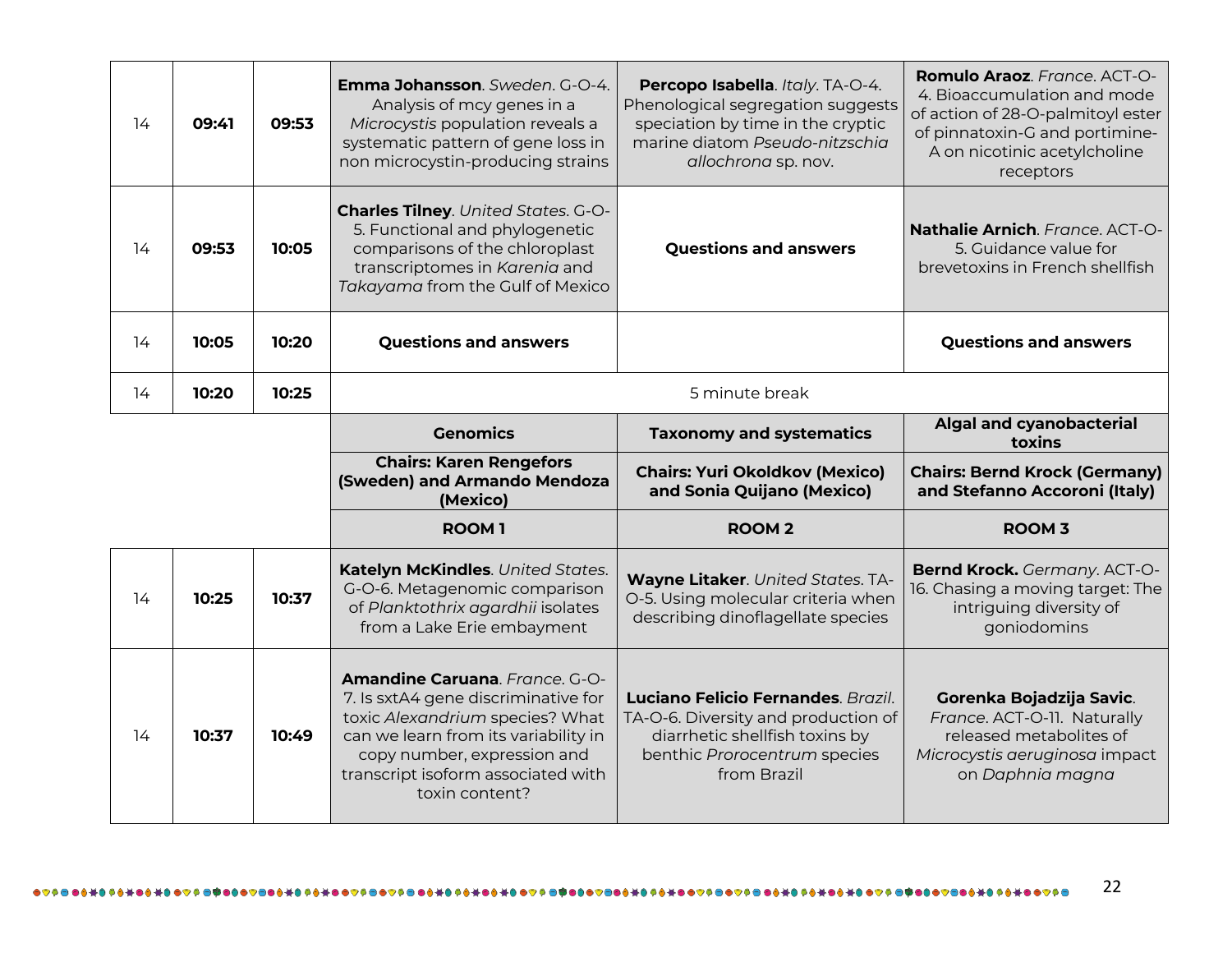| 14 | 10:49 | 11:01 | Mariella Ferrante. Italy. G-O-8. Life<br>cycle controls in the planktonic<br>diatom Pseudo-nitzschig<br>multistriata                                                                                                            | Rafael Gallardo Salas, Ireland, T-O-<br>7. Diversity and distribution of non-<br>toxigenic species of Azadinium                                                                                              | Luciana Tartaglione. Italy. ACT-<br>O-19. A new un-targeted data<br>dependent acquisition-based<br>approach for the identification<br>of unknown fast-acting toxins<br>and their metabolites in<br>Mediterranean shellfish |
|----|-------|-------|---------------------------------------------------------------------------------------------------------------------------------------------------------------------------------------------------------------------------------|--------------------------------------------------------------------------------------------------------------------------------------------------------------------------------------------------------------|----------------------------------------------------------------------------------------------------------------------------------------------------------------------------------------------------------------------------|
| 14 | 11:01 | 11:13 | Anusuya Willis. Australia. G-O-9.<br>Long-term stability of genome<br>structure of Dolichospermum spp.<br>in Lake Stechlin, Germany                                                                                             | Veronique Sechet. France. TA-O-8.<br>Characterization of toxin-<br>producing strains of the<br>Dinophysis acuminata-complex, D.<br>acuta, D. caudata and D. tripos<br>isolated from French coastal<br>waters | Maria João Botelho. Portugal.<br>ACT-O-19. Biochemical<br>performance of cockles, mussels<br>and razor shells contaminated<br>by paralytic shellfish toxins                                                                |
| 14 | 11:13 | 11:25 | Satoshi Nagai. Japan. G-O-10.<br>Genetic analysis revealed large<br>genetic breaks among Pacific Rim<br>populations in Alexandrium<br>catenella                                                                                 | <b>Questions and answers</b>                                                                                                                                                                                 | <b>Questions and answers</b>                                                                                                                                                                                               |
| 14 | 11:25 | 11:40 | <b>Questions and answers</b>                                                                                                                                                                                                    |                                                                                                                                                                                                              |                                                                                                                                                                                                                            |
| 14 | 11:40 | 12:40 |                                                                                                                                                                                                                                 | Poster session: Toxicology, Microbiomes, Algal and cyanobacterial toxins, Genomics                                                                                                                           |                                                                                                                                                                                                                            |
| 14 |       |       |                                                                                                                                                                                                                                 | <b>Meeting with the Poster authors</b>                                                                                                                                                                       |                                                                                                                                                                                                                            |
| 14 | 14:00 | 16:00 |                                                                                                                                                                                                                                 | <b>Special Session: HAB Early Warning Systems</b>                                                                                                                                                            |                                                                                                                                                                                                                            |
| 14 | 16:10 | 16:40 | Plenary talk. Mitsunori Iwataki<br><b>Japan</b><br>Taxonomy and phylogeny of unarmored dinoflagellates in the Kareniaceae found from Asian Pacific<br><b>Chairs: Wayne Litaker (United States) and Chui Pin Leaw (Malaysia)</b> |                                                                                                                                                                                                              |                                                                                                                                                                                                                            |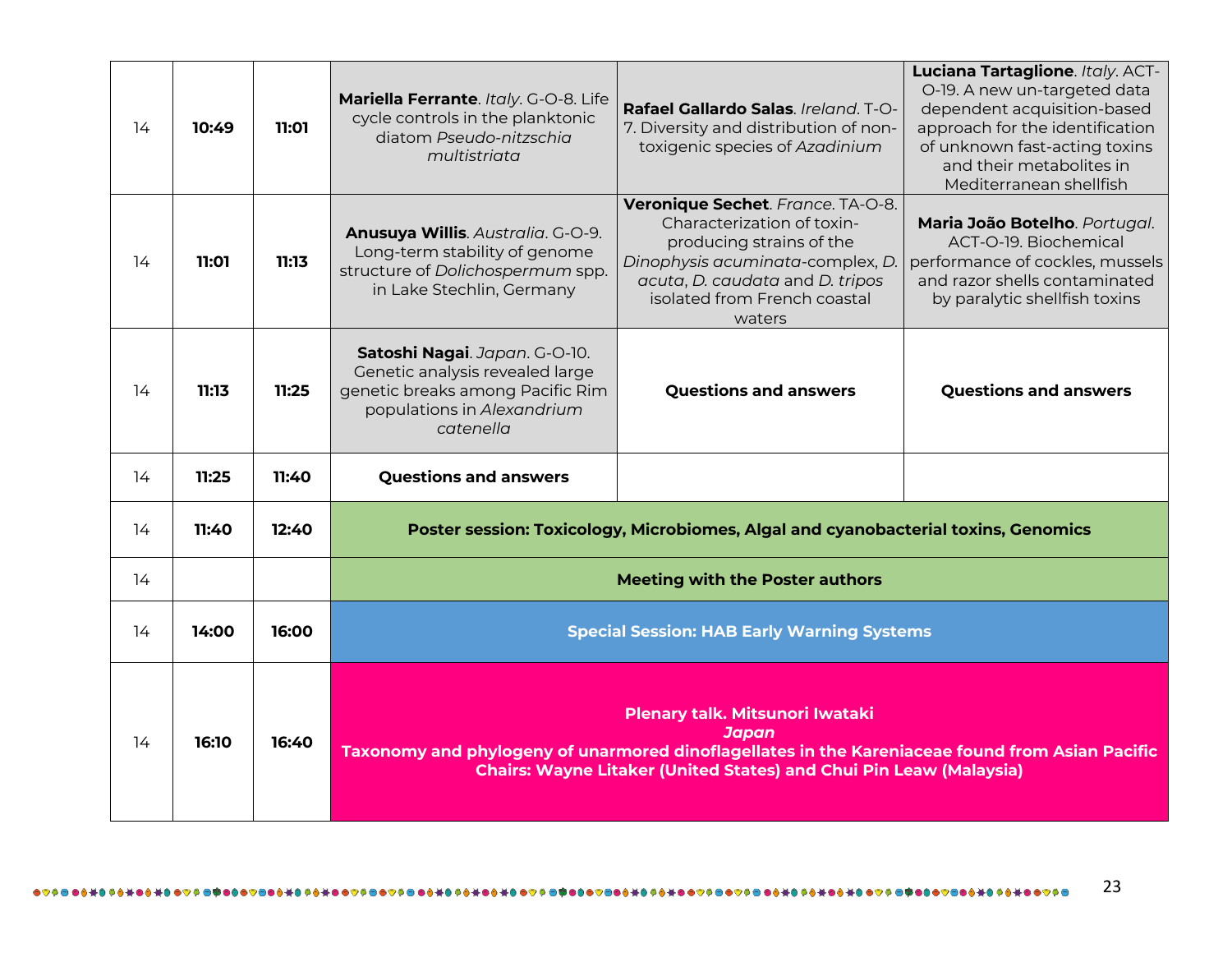|                      |    |                                                                                                                                                            |                                                                                                                                               | <b>Toxicology</b>                                                                                                                                                                                                                 | <b>Taxonomy and systematics</b>                                                                                                                                      | <b>Algal and cyanobacterial</b><br>toxins                                                                                                                          |
|----------------------|----|------------------------------------------------------------------------------------------------------------------------------------------------------------|-----------------------------------------------------------------------------------------------------------------------------------------------|-----------------------------------------------------------------------------------------------------------------------------------------------------------------------------------------------------------------------------------|----------------------------------------------------------------------------------------------------------------------------------------------------------------------|--------------------------------------------------------------------------------------------------------------------------------------------------------------------|
|                      |    |                                                                                                                                                            |                                                                                                                                               | <b>Chairs: Ernesto García (Mexico)</b><br>and Jose Bustillos (Mexico)                                                                                                                                                             | <b>Chairs: Sing Tung Teng (Malaysia)</b><br>and Satoshi Nagai (Japan)                                                                                                | <b>Chairs: Aifeng Li (China) and</b><br><b>Mathias Schramm (Brazil)</b>                                                                                            |
|                      |    |                                                                                                                                                            |                                                                                                                                               | <b>ROOM1</b>                                                                                                                                                                                                                      | <b>ROOM2</b>                                                                                                                                                         | <b>ROOM 3</b>                                                                                                                                                      |
| 17:00<br>17:12<br>14 |    | Riju Roy Chowdhury. Czech<br>Republic. T-O-1. Exploring the<br>possibility of the steatogenic<br>potential of cyanotoxins using 3D<br>in vitro liver model | <b>Christopher Bolch. Australia. TA-</b><br>O-9. New potentially toxic<br>epiphytic dinoflagellates from the<br>Great Barrier Reef, Australia | Beach Daniel. Canada. ACT-O-<br>13. High-throughput analysis of<br>anatoxins in benthic<br>cyanobacterial mat field<br>samples by direct analysis in<br>real time-high resolution<br>tandem mass spectrometry<br>(DART-HRMS/MS)   |                                                                                                                                                                      |                                                                                                                                                                    |
|                      | 14 | 17:12                                                                                                                                                      | 17:24                                                                                                                                         | <b>Vicki Richardson</b> . United States. T-<br>O-2. Characterization of<br>Microcystin-Induced Toxicity on<br>Primary Human Hepatocytes                                                                                           | Shihan Shan. Ching. TA-O-10. A<br>rapid fluorescence approach on<br>differentiation of typical<br>dinoflagellate of East China Sea                                   | <b>Stuart Oehrle.</b> United States.<br>ACT-O-26. UPLC/MS/MS<br>detection for the analysis of<br>cyanobacterial toxins in<br>recreational watersexpanded<br>toxins |
|                      | 14 | 17:24                                                                                                                                                      | 17:36                                                                                                                                         | Denis Servent. France. T-O-4.<br>Pinnatoxins, an emergent class of<br>marine toxins interacting with<br>nAChRs. Pharmacological<br>characterization, biodistribution<br>and musculo-skeletal effect of<br>these neurotoxic agents | Liz Evelyn Romero Guardamino.<br>Peru. TA-O-11. Harmful algal bloom<br>of dinoflagellate Blixaea<br>quinquecornis (Abé) Gottschling in<br>bays of North-Central Peru | Mari Yotsu-Yamashita. Japan.<br>ACT-O-10. Hemiaminal type<br>saxitoxin analogues found in the<br>scallop, Patinopecten<br>yessoensis                               |
|                      | 14 | 17:36                                                                                                                                                      | 17:48                                                                                                                                         | Arturo Picones. Mexico. T-O-5.<br>Cytotoxicity of dinoflagellates from<br>the Mexican Pacific Ocean:<br>Inhibition of hNavl.7 by Saxitoxin, a<br>therapeutically relevant sodium<br>ion channel                                   | Ignacio Leyva Valencia. Mexico.<br>TA-O-12. Molecular identification of<br>Alexandrium pseudogonyaulax<br>from Bahía de La Paz, Mexico                               | Estela Pires. Brazil. ACT-O-17.<br>Oxidative stress in marine<br>annelids (Laeonereis acuta)<br>induced by short-term exposure<br>to Prorocentrum cf. lima         |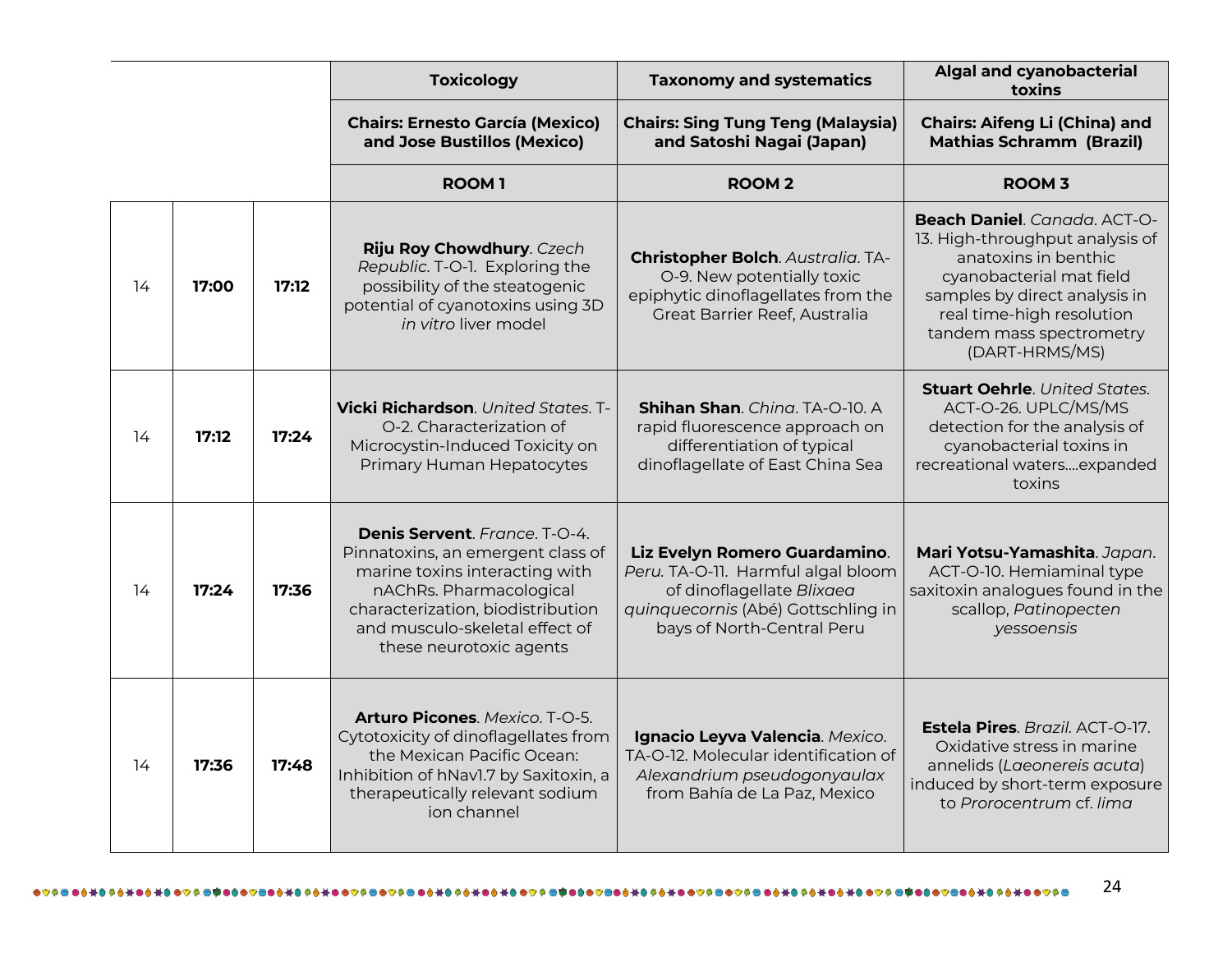| 14                                                                                                                                                                                    | 17:48 | 18:00                                                                                                                                     | Leila Basti. Japan. T-O-16.<br>Ichthyotoxicity of mixed blooms<br>of Dinophysis, Alexandrium and Co<br>chlodinium                                                                                              | Kazuya Takahashi. Japan. TA-O-13.<br>Morphology, pigment composition<br>and phylogeny of an unarmored<br><b>Questions and answers</b><br>dinoflagellate Gertia sp., a<br>peridinin-containing species in the<br>Kareniaceae                                                                                                  |                                                                                                                          |
|---------------------------------------------------------------------------------------------------------------------------------------------------------------------------------------|-------|-------------------------------------------------------------------------------------------------------------------------------------------|----------------------------------------------------------------------------------------------------------------------------------------------------------------------------------------------------------------|------------------------------------------------------------------------------------------------------------------------------------------------------------------------------------------------------------------------------------------------------------------------------------------------------------------------------|--------------------------------------------------------------------------------------------------------------------------|
| 14                                                                                                                                                                                    | 18:00 | 18:15                                                                                                                                     | <b>Questions and answers</b>                                                                                                                                                                                   | <b>Questions and answers</b>                                                                                                                                                                                                                                                                                                 |                                                                                                                          |
| 14                                                                                                                                                                                    | 18:15 | 18:20                                                                                                                                     |                                                                                                                                                                                                                | 5 minute break                                                                                                                                                                                                                                                                                                               |                                                                                                                          |
|                                                                                                                                                                                       |       |                                                                                                                                           | <b>HAB prediction</b>                                                                                                                                                                                          | <b>Taxonomy and systematics</b>                                                                                                                                                                                                                                                                                              | Algal and cyanobacterial<br>toxins                                                                                       |
|                                                                                                                                                                                       |       |                                                                                                                                           | <b>Chair: Clarissa Anderson (United</b><br>States)                                                                                                                                                             | <b>Chairs: Christopher Bolch</b><br>(Australia) and Sonia Quijano<br>(Mexico)                                                                                                                                                                                                                                                | <b>Chairs: Shauna Murray</b><br>(Australia) and Estela Pires<br>(Brazil)                                                 |
|                                                                                                                                                                                       |       |                                                                                                                                           | <b>ROOM1</b>                                                                                                                                                                                                   | <b>ROOM2</b>                                                                                                                                                                                                                                                                                                                 | <b>ROOM 3</b>                                                                                                            |
| 14                                                                                                                                                                                    | 18:20 | 18:32                                                                                                                                     | Rafaela C. Cruz. Portugal. HP-O-21.<br>Forecasting biotoxin<br>contamination in mussels via<br>artificial neural network modelling                                                                             | Afiqah Hamilton Hanifah.<br>Malaysia. TA-O-14. Morphology<br>and molecular characterization of<br>Heterocapsa (Dinophyceae) from<br>Malaysian water, with the<br>description of three novel species                                                                                                                          | Aifeng Li. China. ACT-O-1.<br>Spatial distribution and tracing<br>source of phycotoxins in the<br>South China Sea, China |
| <b>Bruna Sobrinho.</b> United States.<br>HP-O-22. Time series analysis of the<br>Karenia brevis blooms in western<br>18:32<br>18:44<br>14<br>Florida and its correlated<br>parameters |       | Wai Mun Lum. Japan. TA-O-15.<br>Morphology and phylogeny of an<br>undescribed suessiacean<br>dinoflagellate from a tidal pool in<br>Japan | <b>Zabrina Bernice Malto.</b><br>Philippines. ACT-O-18. UPLC-<br>MS/MS-based metabolomics<br>and molecular networking<br>reveal the chemical arsenal of<br>three Gambierdiscus strains<br>from the Philippines |                                                                                                                                                                                                                                                                                                                              |                                                                                                                          |
| 14                                                                                                                                                                                    | 18:44 | 18:56                                                                                                                                     | Jose Maria Giron Sierra. Spain.<br>HP-O-23. Intelligent ASVs to<br>explore water bodies and support<br>HABs detection, prediction and<br>early warning                                                         | Alescia Cullen. Australia. ACT-<br>Amanda Goulart. Brazil. TA-O-16.<br>O-16. The regulation and<br>Genetic characterization of<br>expression of<br>Prorocentrum lima species<br>cylindrospermopsin by the<br>complex strains from coastal and<br>cyanobacteria Raphidiopsis<br>oceanic areas in Brazil<br>raciborskij AWT205 |                                                                                                                          |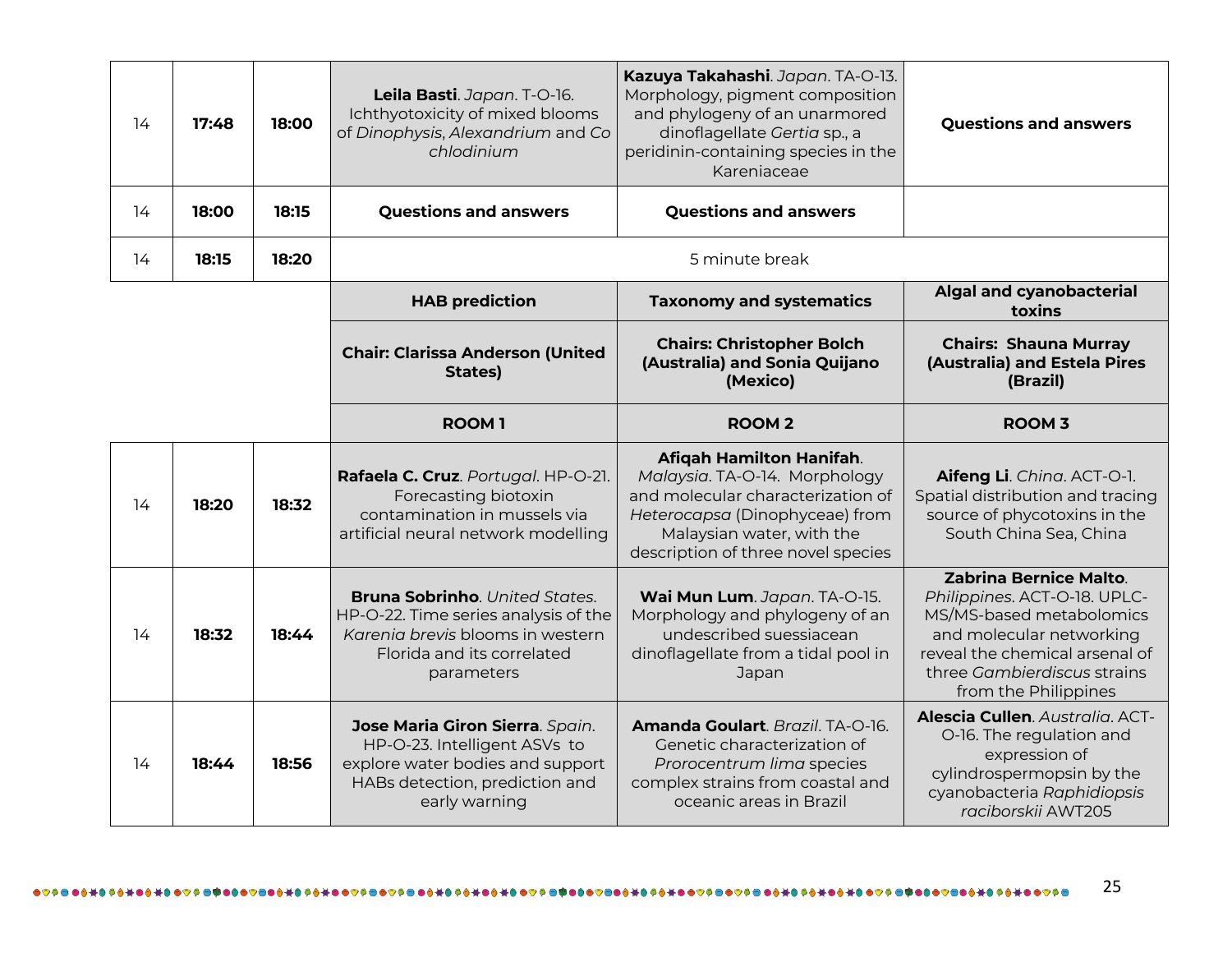| 14 | 18:56 | 19:08 | Marta Konik. Poland. HP-O-25.<br>Recent advances in the long-term<br>satellite monitoring of the<br>cyanobacteria blooms in the Baltic<br>Sea | Alexis Escarcega. Mexico. TA-O-17.<br>Morphological and molecular<br>diversity of athecate<br>dinoflagellates from Bahia Todos<br>Santos, Baja California, Mexico                           | Yuko Cho. Japan. ACT-O-17.<br>Localization of the saxitoxin<br>biosynthetic enzyme, SxtA, in<br>the Alexandrium chloroplasts,<br>and its mutations in mRNA<br>3'UTR might lead toxicity<br>reduction in a non-toxic mutant          |
|----|-------|-------|-----------------------------------------------------------------------------------------------------------------------------------------------|---------------------------------------------------------------------------------------------------------------------------------------------------------------------------------------------|-------------------------------------------------------------------------------------------------------------------------------------------------------------------------------------------------------------------------------------|
| 14 | 19:08 | 19:20 | <b>Questions and answers</b>                                                                                                                  | Nursyahida Abdullah. Malaysia.<br>TA-O-18. Morphology and<br>molecular characterization of<br>Alexandrium pseudogonyaulax<br>from Malaysian Borneo, with<br>descriptions of two new species | Jiangbing Qiu. China. ACT-O-<br>20. Response of fatty acids and<br>lipid metabolism enzymes<br>during accumulation,<br>depuration and esterification of<br>diarrhetic shellfish toxins in<br>mussels (Mytilus<br>galloprovincialis) |
| 14 | 19:20 | 19:35 |                                                                                                                                               | <b>Questions and answers</b>                                                                                                                                                                | <b>Questions and answers</b>                                                                                                                                                                                                        |
| 14 | 19:35 | 20:35 | Poster session: Toxicology, Microbiomes, Algal and cyanobacterial toxins, Genomics                                                            |                                                                                                                                                                                             |                                                                                                                                                                                                                                     |
|    |       |       | <b>Meeting with the Poster authors</b>                                                                                                        |                                                                                                                                                                                             |                                                                                                                                                                                                                                     |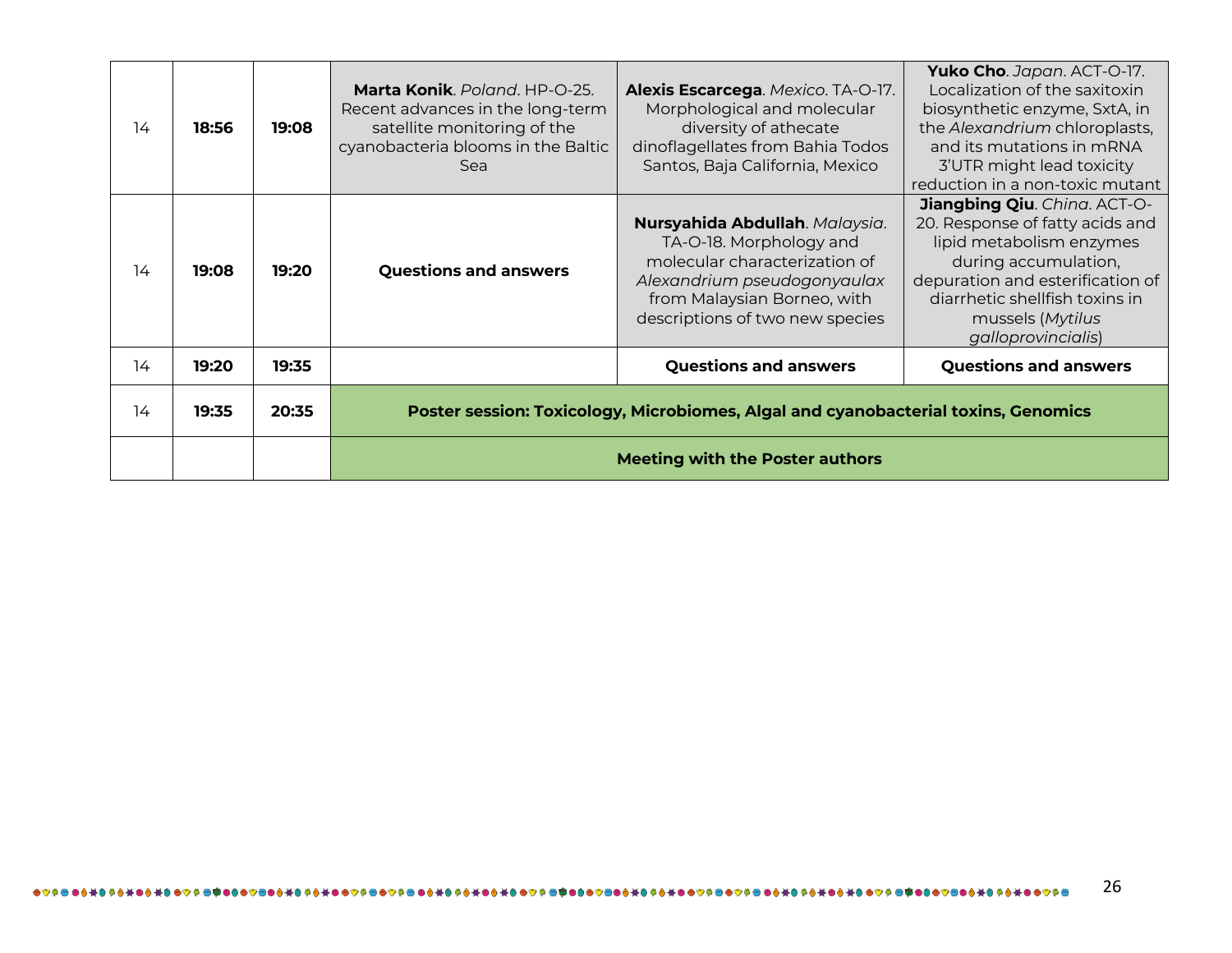**Day 5**

| <b>DATE</b><br><b>TIME</b> |              |               |                                                                                                                                                               |                                                                                                                                                                                                                                  |                                                                                                                                                                                                                                                 |  |
|----------------------------|--------------|---------------|---------------------------------------------------------------------------------------------------------------------------------------------------------------|----------------------------------------------------------------------------------------------------------------------------------------------------------------------------------------------------------------------------------|-------------------------------------------------------------------------------------------------------------------------------------------------------------------------------------------------------------------------------------------------|--|
| <b>DAY</b>                 | <b>START</b> | <b>FINISH</b> |                                                                                                                                                               | <b>ACTIVITY</b>                                                                                                                                                                                                                  |                                                                                                                                                                                                                                                 |  |
| 15                         | 08:30        | 09:00         | Plenary talk. Alexandra Worden. Germany/United States. Cell-to-Cell interactions in the Sea Chairs:<br><b>John Uwe (Germany) and Nina Lundholm (Denmarck)</b> |                                                                                                                                                                                                                                  |                                                                                                                                                                                                                                                 |  |
|                            |              |               | <b>HA Biology</b>                                                                                                                                             | <b>HA Microbiomes</b>                                                                                                                                                                                                            | <b>Toxicology</b>                                                                                                                                                                                                                               |  |
|                            |              |               | <b>Chairs: Beatriz Reguera (Spain)</b><br>and Christine Band (Mexico)                                                                                         | <b>Chair: Lorena Durán (Mexico)</b>                                                                                                                                                                                              | <b>Chairs: Jordi Molgo (France) and</b><br><b>Jose Bustillos (Mexico)</b>                                                                                                                                                                       |  |
|                            |              |               | <b>ROOM1</b>                                                                                                                                                  | <b>ROOM2</b>                                                                                                                                                                                                                     | <b>ROOM 3</b>                                                                                                                                                                                                                                   |  |
| 15                         | 09:05        | 09:17         | Michael Brosnahan. United<br>States. B-O-1. Cyst dormancy<br>cycling controls Alexandrium<br>catenella bloom termination in<br>the Nauset Marsh estuary       | Michèle Gourmelon. France. M-O-1.<br>History of a couple: Alexandrium<br>minutum and its associated<br>bacterium in both natural and<br>cultivated populations                                                                   | Marco Pelin. Italy. T-O-6. Gene<br>expression of the Na+/K+-ATPase<br>β2 subunit isoform correlates<br>with cells sensitivity to palytoxin:<br>an in vitro toxicogenetic study                                                                  |  |
| 15                         | 09:17        | 09:29         | <b>Alexis Fischer</b> . United States. B-<br>O-2. Degree day-based cyst<br>germination rates and in situ<br>germling production of<br>Alexandrium catenella   | Ávila Andrés. Chile. M-O-2. Long-<br>term composition of 16S-based<br>bacterial communities associated<br>with algal bloom events in northern<br>Chile                                                                           | Lenka Šindlerová. Czech<br>Republic. T-O-7. Environmental<br>samples of LPS isolated from<br>fresh water HABs as well as LPS<br>from axenic cyanobacterial<br>cultures activate<br>proinflammatory effects in<br>keratinocytes and immune cells |  |
| 15                         | 09:29        | 09:41         | Paulo Vale. Portugal. B-O-3.<br>Physical factors and production<br>of saxitoxin analogues in<br>Gymnodinium catenatum and<br>Alexandrium pacificum cultures   | Miguel Martinez-Mercado. Mexico.<br>M-O-3. Comparison of bacterial<br>communities, core microbiota and<br>metabolic potential among<br>geographically distinct populations<br>of the benthic dinoflagellate<br>Prorocentrum lima | Valerie Fessard. France. T-O-8.<br>Toxicity of palytoxin, ovatoxin-a,<br>ovatoxin-d and extracts of<br>Ostreopsis cf. ovata on a panel of<br>cell cultures                                                                                      |  |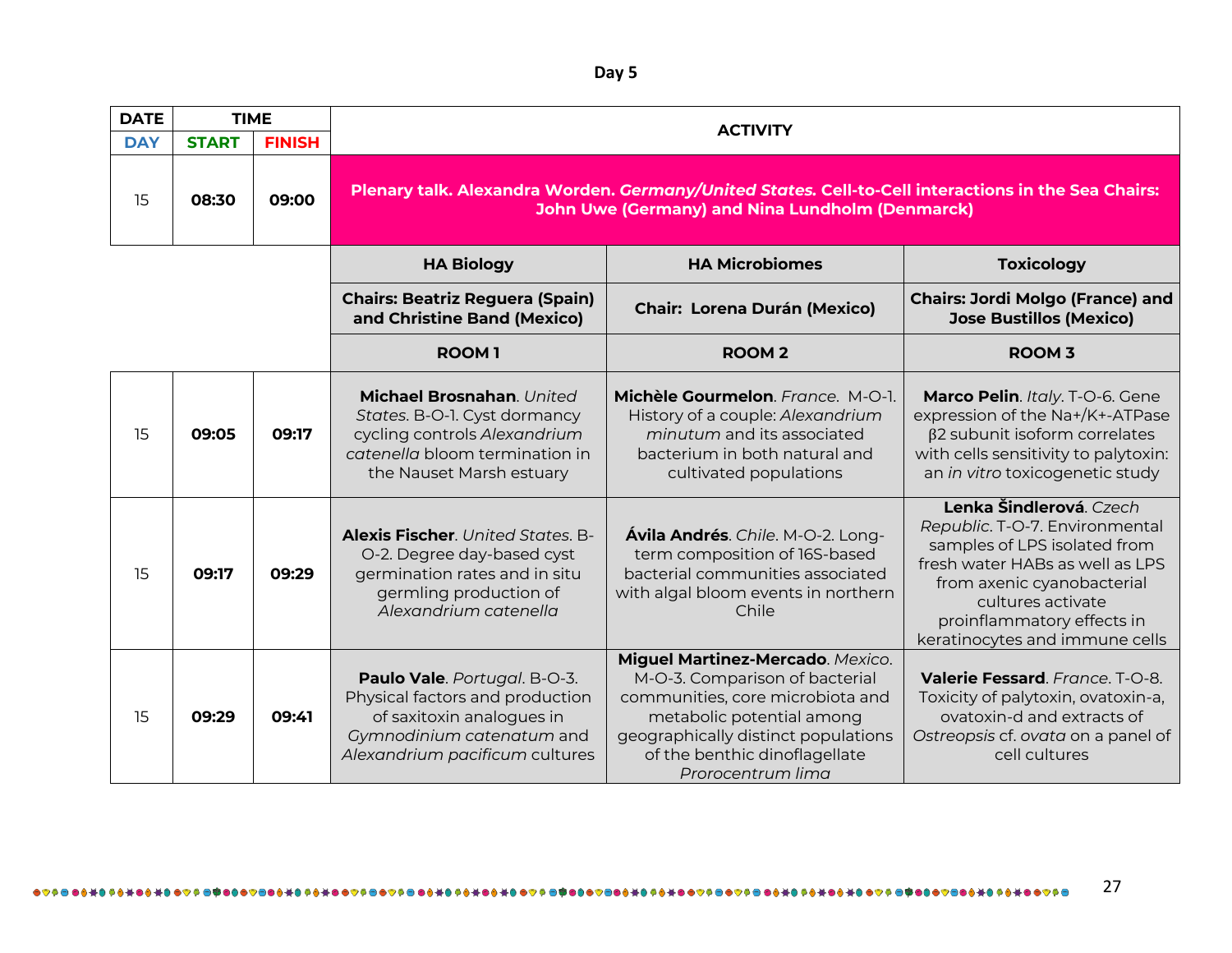| 15 | 09:41 | 09:53 | Pamela Carbonell. Chile. B-O-4.<br>Physiological, genetic and<br>toxicological variabilities in<br>Alexandrium catenella strains<br>from southern Chile (41° – 55°S)                                                | Cong Fei. United States. M-O-4.<br>Microbial population dynamics and<br>diversity during a toxic Karenia<br>bloom              | Carmen Osorio. Mexico. T-O-9.<br>Molecular interactions of<br>yessotoxin in the voltage-gated<br>sodium channel Navl.5: an in<br>silico biomedical approach                                  |  |
|----|-------|-------|---------------------------------------------------------------------------------------------------------------------------------------------------------------------------------------------------------------------|--------------------------------------------------------------------------------------------------------------------------------|----------------------------------------------------------------------------------------------------------------------------------------------------------------------------------------------|--|
| 15 | 09:53 | 10:05 | Francesco Cipolletta. Italy. B-O-<br>5. Potentially toxic microalgae<br>and their toxins in the Gulf of<br>Naples (Mediterranean Sea)                                                                               | Keizo Nagasaki. Japan. M-O-5.<br>Harmful algae are fished by virus<br>with baits?                                              | Francesco Misurale. Italy. T-O-10.<br>Investigating human and<br>environmental risk of Ostreopsis<br>ovata and Prorocentrum lima by<br>an integrated in vitro approach                       |  |
| 15 | 10:05 | 10:20 | <b>Questions and answers</b>                                                                                                                                                                                        | <b>Questions and answers</b>                                                                                                   | <b>Questions and answers</b>                                                                                                                                                                 |  |
| 15 | 10:20 | 10:25 |                                                                                                                                                                                                                     | 5 minute break                                                                                                                 |                                                                                                                                                                                              |  |
|    |       |       | <b>Novel HAB technologies</b>                                                                                                                                                                                       | <b>HA Microbiomes</b>                                                                                                          | <b>Toxicology</b>                                                                                                                                                                            |  |
|    |       |       | <b>Chairs: Lisa Campbell (United</b><br><b>States) and Deane Erdner</b><br>(Unites States)                                                                                                                          | <b>Chairs: Andrés Ávila (Chile) and</b><br><b>Miguel Angel Martinez (Mexico)</b>                                               | <b>Chairs: Paulo Vale (Portugal)</b><br>and Jose Bustillos (Mexico)                                                                                                                          |  |
|    |       |       | <b>ROOM1</b>                                                                                                                                                                                                        | <b>ROOM2</b>                                                                                                                   | <b>ROOM 3</b>                                                                                                                                                                                |  |
| 15 | 10:25 | 10:37 | <b>Gregory Doucette. United States.</b><br>NT-O-1. Co-deployed, advanced<br>sensor technologies yield<br>unprecedented insight into<br>Pseudo-nitzschia toxicity and<br>growth dynamics in Gulf of<br>Maine, U.S.A. | Adam Antosiak, Poland, M-O-7. The<br>potential of cyanophages to<br>modulate photosynthesis in bloom-<br>forming cyanobacteria | Ophélie Pierre. France. T-O-11.<br>Sensitization of receptors and ion<br>channels, mediating pain and<br>pruritus in sensory neurons, by<br>the Pacific-ciguatoxin-2 and the<br>Brevetoxin-1 |  |
| 15 | 10:37 | 10:49 | Linda Medlin. United Kingdom.<br>NT-O-2. Advances in the                                                                                                                                                            | Sebastien Halary. France. M-O-8.<br>Micro-scale genomic diversity of the<br>bloom-forming cyanobacterium                       | Javiera De la Paz. Chile. T-O-12.<br>Negative impacts of lipohilic<br>toxins on zebrafish development,                                                                                       |  |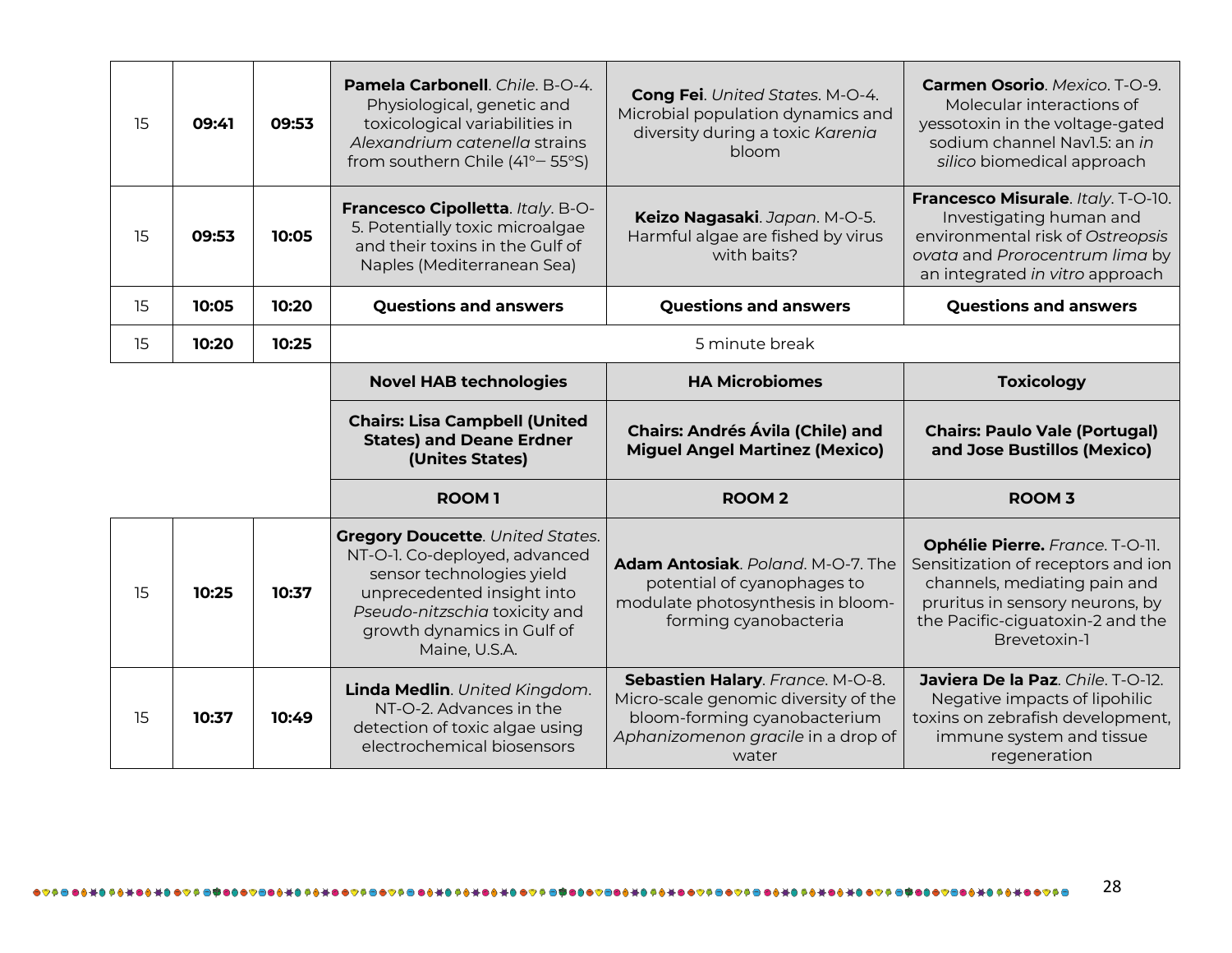| 15 | 10:49    | 11:01    | <b>Nicolaus Adams.</b> United States.<br>NT-O-3. Near real-time<br>surveillance of harmful algae and<br>their toxins in dynamic coastal<br>shelf environments using the<br>environmental sample processor | Ingrid Sassenhagen. Sweden. M-O-<br>9. Parasites impacting community<br>composition in diatom spring<br>blooms                                                                               | Joanna Kershaw. United<br>Kingdom. T-O-13. Temporal and<br>spatial exposure of fish from<br>Scottish coastal waters to domoic<br>acid and paralytic shellfish toxins                                 |
|----|----------|----------|-----------------------------------------------------------------------------------------------------------------------------------------------------------------------------------------------------------|----------------------------------------------------------------------------------------------------------------------------------------------------------------------------------------------|------------------------------------------------------------------------------------------------------------------------------------------------------------------------------------------------------|
| 15 | 11:01    | 11:13    | Mònica Campàs. Spain. NT-O-4.<br>Smart biosensors for the<br>detection of ciguatoxins                                                                                                                     | Boo Seong Jeon. Korea. M-O-10.<br>Biology of four Perkinsozoan<br>parasitoids infecting marine<br>dinoflagellates: an indispensable<br>prerequisite for use as a biological<br>control agent | Sarah Finch. New Zealand. T-O-<br>14. Sub-chronic feeding study of<br>saxitoxin using mice                                                                                                           |
| 15 | 11:13    | 11:25    | Robert Hatfield. United<br>Kingdom. NT-O-5. The application<br>of Nanopore sequencing to the<br>study of phytoplankton. All the<br>thrills with smaller bills.                                            | <b>Questions and answers</b>                                                                                                                                                                 | José Bustillos Guzmán, Mexico.<br>T-O-15. Effect of dissolved<br>metabolites of Gymnodinium<br>catenatum (Graham, 1943) on the<br>shrimp Litopenaeus vannamei<br>(Boone, 1931): A histological study |
| 15 | 11:25    | 11:40    | <b>Questions and answers</b>                                                                                                                                                                              |                                                                                                                                                                                              | <b>Questions and answers</b>                                                                                                                                                                         |
| 15 | 11:40    | 12:40    | <b>Poster session: all topics</b>                                                                                                                                                                         |                                                                                                                                                                                              |                                                                                                                                                                                                      |
| 15 | 13:00:00 | 13:30:00 | <b>Plenary talk. Jorge Mardones</b><br><b>Chile</b><br>Chile: causes, impact and management of a "hot spot" for toxic algal blooms Chairs: Iwataki Mitsunori<br>(Japan) and Luis Mafra Jr (Brazil)        |                                                                                                                                                                                              |                                                                                                                                                                                                      |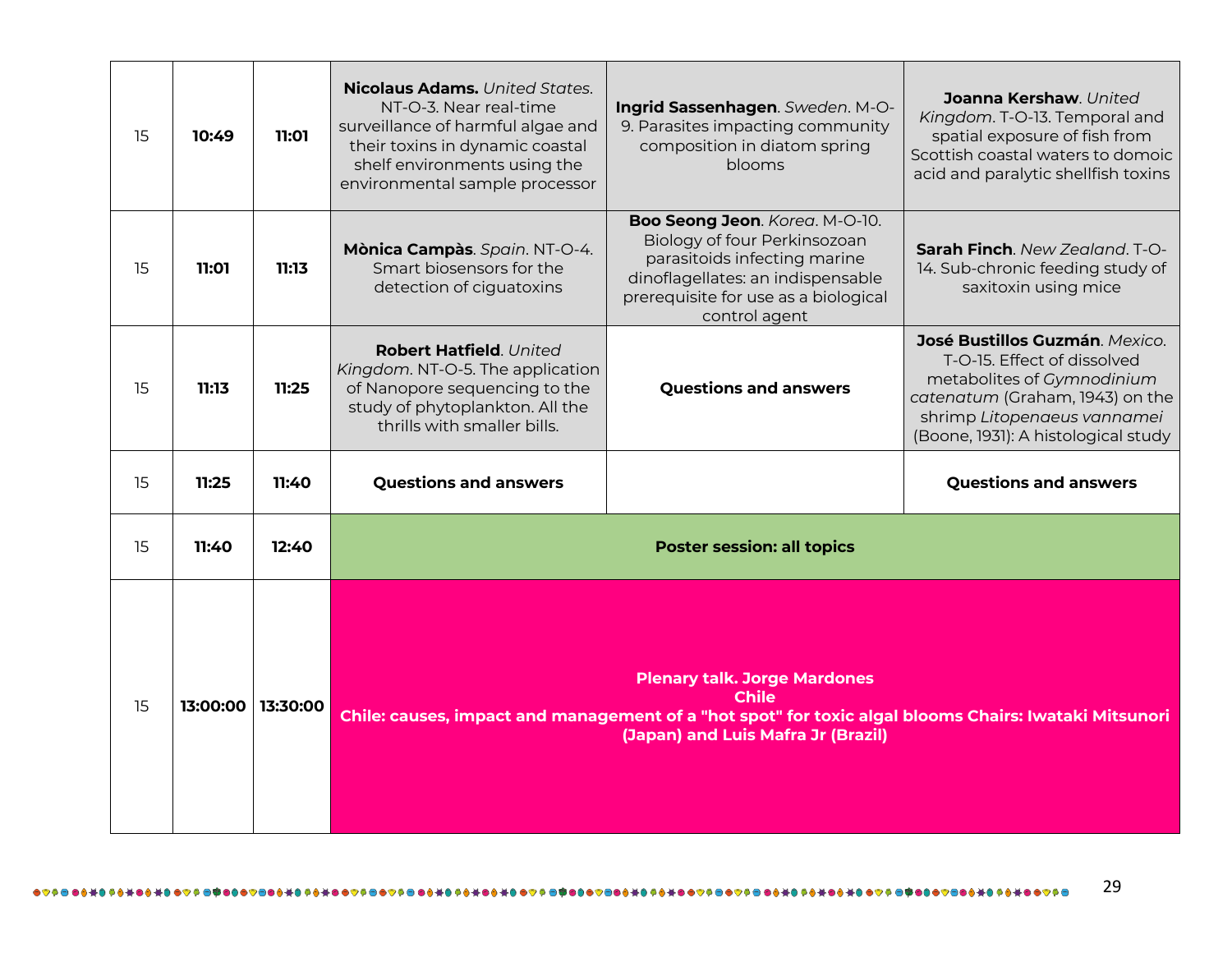|    |       |       | <b>HA Biology</b>                                                                                                                                                                                              | Algal and cyanobacterial toxins                                                                                                                                                                                                                                     |
|----|-------|-------|----------------------------------------------------------------------------------------------------------------------------------------------------------------------------------------------------------------|---------------------------------------------------------------------------------------------------------------------------------------------------------------------------------------------------------------------------------------------------------------------|
|    |       |       | <b>Chairs: Pamela Carbonell (Chile) and Alexis Fischer</b><br>(United States)                                                                                                                                  | <b>Chairs: Pearce McCarron (Canada) and José</b><br><b>Bustillos (Mexico)</b>                                                                                                                                                                                       |
|    |       |       | <b>ROOM1</b>                                                                                                                                                                                                   | <b>ROOM2</b>                                                                                                                                                                                                                                                        |
| 15 | 13:35 | 13:47 | <b>Armando Mendoza Flores.</b> Mexico. B-O-6. The effects<br>of the light intensity on the growth of Amphidinium<br>sp. (Dinophyceae)                                                                          | Vasconcelos Vitor. Portugal. ACT-O-12. Biodiversity,<br>toxicity and biotechnological potential of<br>cyanobacteria from Cabo Verde islands                                                                                                                         |
| 15 | 13:47 | 13:59 | Xue Yang. Ching. B-O-7. Interaction between the<br>green macroalga Ulva prolifera and three microalgae<br>and effects of decaying Ulva prolifera on the<br>photosynthesis and antioxidant system of microalgae | <b>Kathleen Rein</b> . United States. ACT-O-18.<br>Contrasting high and low toxin strains of the Florida<br>red tide dinoflagellate Karenia brevis by redox<br>proteomics reveals differences in protein expression<br>and global disparities in cysteine oxidation |
| 15 | 13:59 | 14:11 | Joseph Kihika. New Zealand. B-O-8.<br>Cryopreservation of three morphologically different<br>marine dinoflagellates: Vulcanodinium rugosum,<br>Alexandrium pacificum and Durusdinium trenchii                  | Manoëlla Sibat. France. ACT-O-19. Molecular<br>networking as a novel approach to investigate the<br>toxin diversity of harmful microalgal species of the<br>genera Dinophysis and Azadinium                                                                         |
| 15 | 14:11 | 14:23 | <b>Caitlin Romanis.</b> Australia. B-O-9. Strategies for in<br>vitro Microcystis bloom propagation and community<br>analysis                                                                                   | <b>Jessica Gwinn</b> . United States. ACT-O-20. In vitro<br>glucuronidation of Caribbean ciguatoxins (C-CTX-1/-<br>2) in reef fish: First identification of conjugated CTX<br>metabolites by UPHLC-HRMS(/MS)                                                        |
| 15 | 14:23 | 14:35 | Ryoko Yano. Japan. B-O-10. The combination of<br>oligotrophication and strong light leads to fading<br>diatoms and blooms of Chattonella marina var.<br>antiqua                                                | <b>Emilie Lance. France.</b> T-O-3. Response of the<br>metabolome of Dreissena polymorpha exposed to<br>four strains of the cyanobacteria Microcystis<br>aeruginosa producing microcystins together or not<br>emerging cyanopeptides                                |
| 15 | 14:35 | 14:50 | <b>Questions and answers</b>                                                                                                                                                                                   | <b>Questions and answers</b>                                                                                                                                                                                                                                        |
| 15 |       |       | 5 minute break                                                                                                                                                                                                 |                                                                                                                                                                                                                                                                     |